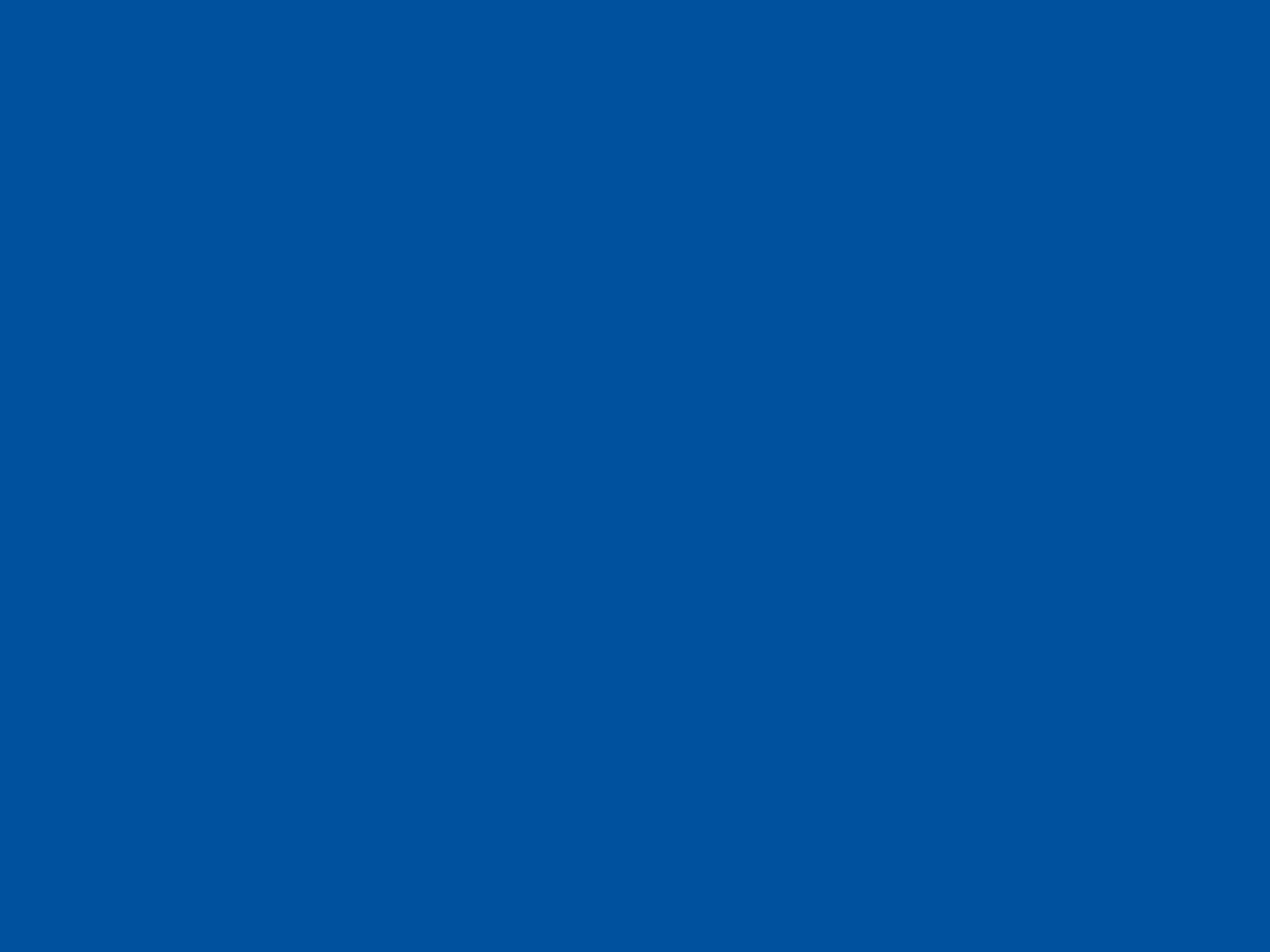**VERBAND DEUTSCHER<br>INDUSTRIE<br>DESIGNER** 

VDID Codex of industrial designers. Missions statement and ethical values of the profession

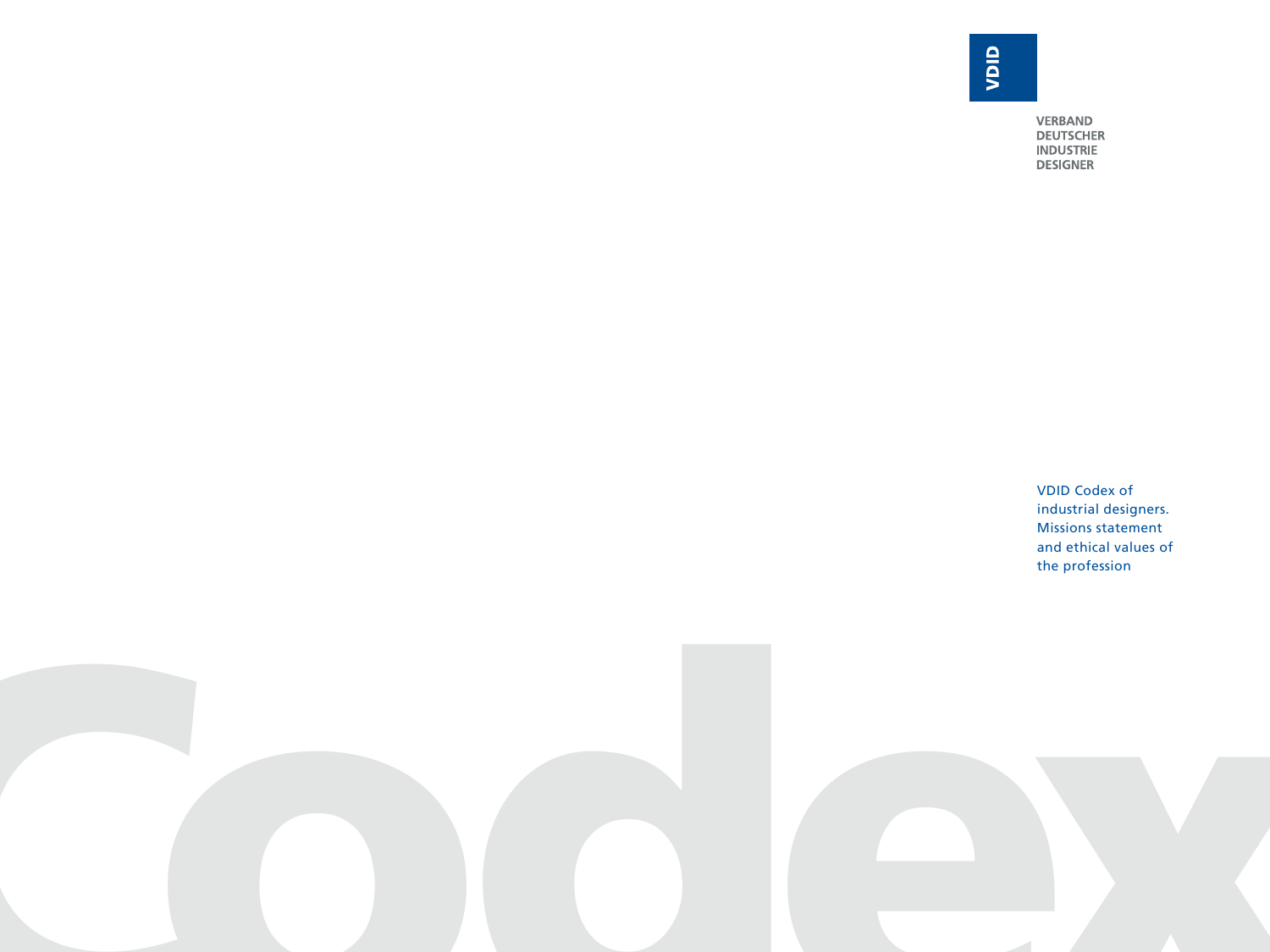The VDID (Association of German Industrial Designers) uses the term "industrial designer" as a professional title in the unisexual sense. Women and men are equally referred to.

| Preface                                                                                      | 6 to 7    |
|----------------------------------------------------------------------------------------------|-----------|
| 1. The ethical manifest of industrial designers<br>Guiding principles for responsible design | 9 to 33   |
| 2. Focal points<br>Industrial designers and<br>the challenge of "future"                     | 37 bis 57 |
| Imprint                                                                                      | 58 bis 60 |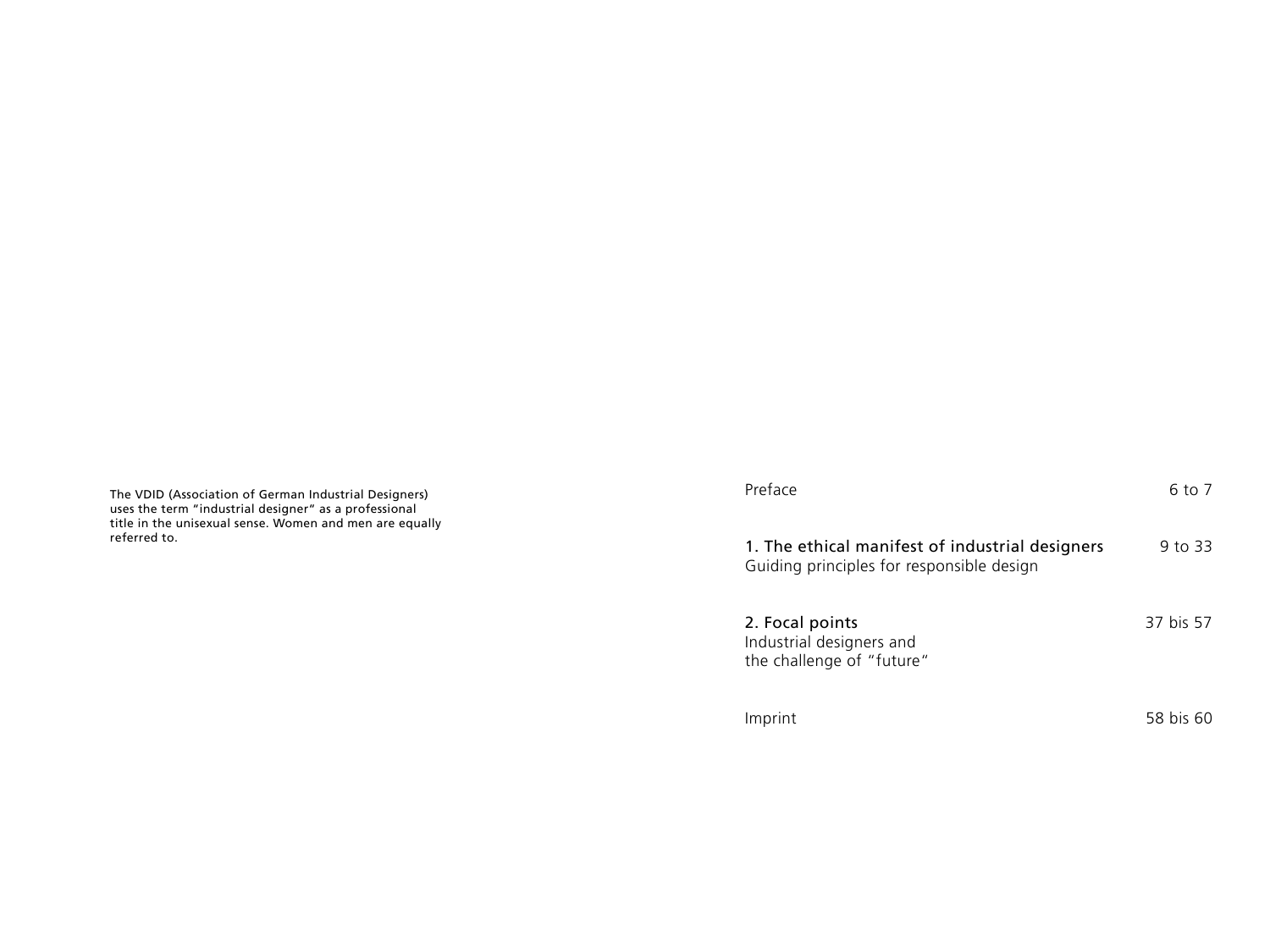Preface

As with members of other professions, industrial designers have a supra-personal responsibility. They act in accordance with a societal mission. Its content has not yet been clearly formulated. The VDID Codex of industrial designers describes how we understand this mission and which guiding principles we want to meet it with.

The VDID Codex of industrial designers serves as guidance for industrial designers. It is directed to companies and public institutions as contracting entities, to training facilities for design, to industry and its bodies as well as to politicians. As a matter of course, we also address other design institutions at home and abroad. The VDID Codex is intended to contribute to the fact that industrial design will be utilised in an even more meaningful way and its potential will be exploited far more in the future - for society and industry, consumers and companies as well as designers themselves.

It offers far more than realised today.

The following issues covered by the VDID Codex make this clear:

- The VDID Codex discusses the important challenges in society, whose solutions industrial designers are considerably contributing to.
- It formulates the ethical values specific to the profession that are considered as binding by industrial designers.
- The VDID Codex outlines the quality criteria for the development processes and for their products.
- It serves as an orientation for responsibility and behaviour in everyday professional life.
- Finally, the foreseeable change in the image of the profession that is taking place gradually but consistently is being explained and made comprehensible to the extent possible in anticipation of the future.

As this list shows, the VDID Codex deals with basic issues of longlasting validity as well as with questions whose answers are more influenced by circumstances of time.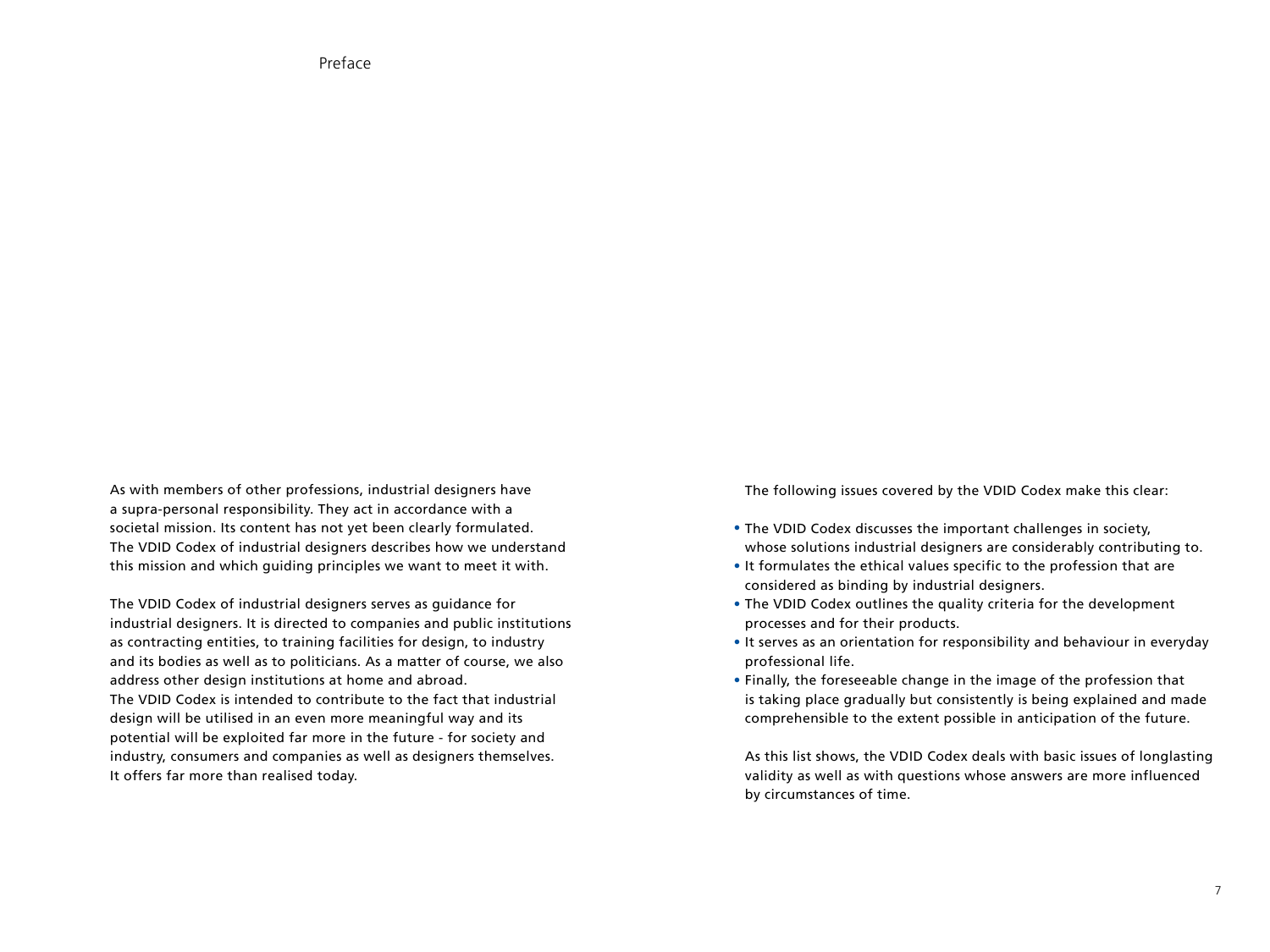**The ethical manifest of industrial designers** Guiding principles for responsible design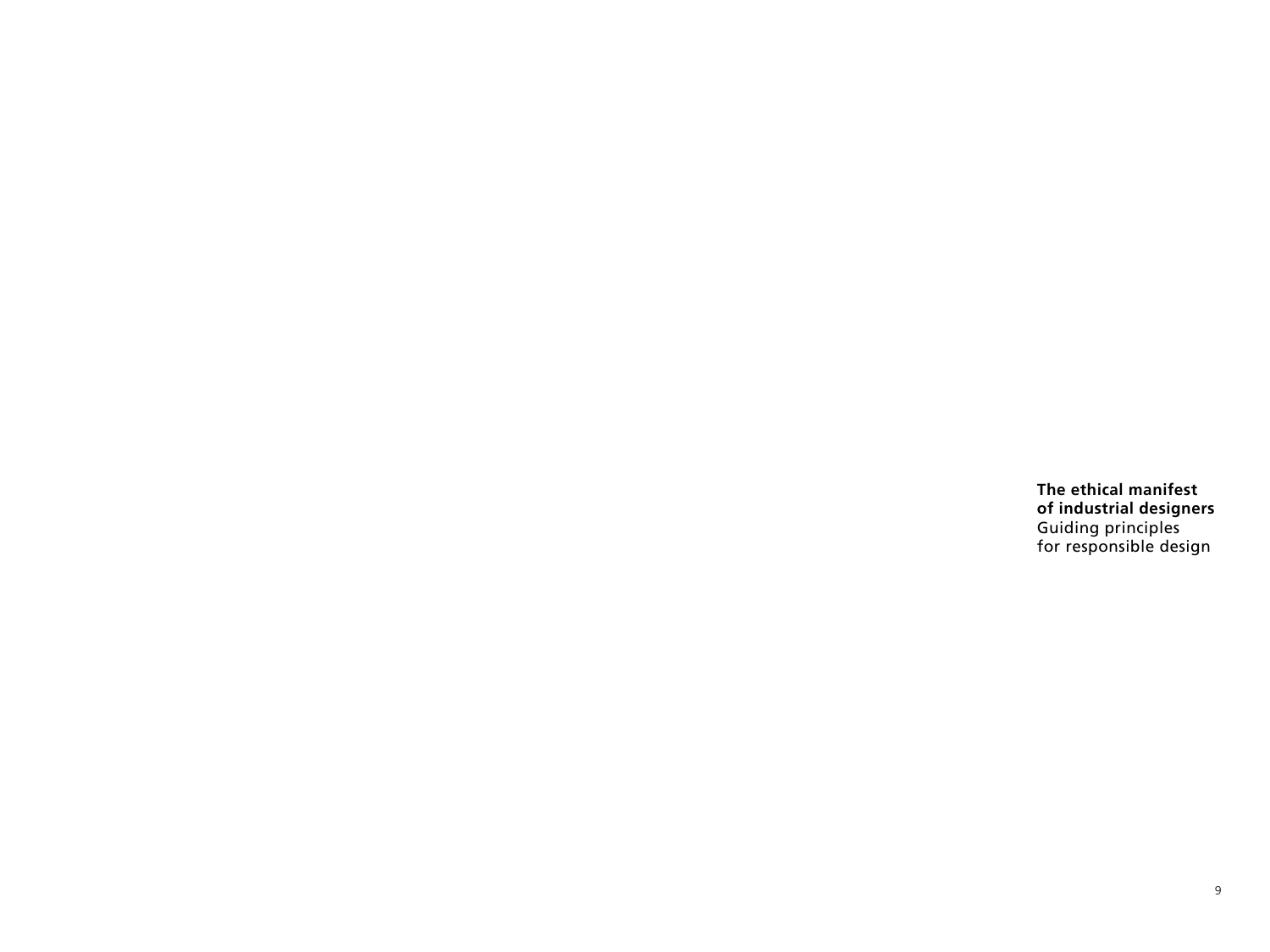Create effects

### one

The design of a physical form is the core competence of industrial designers. They understand the object as an interacting element within technical, social, cultural, ecological and economic processes. Industrial design is the conscious creation of effects that are achieved with the object.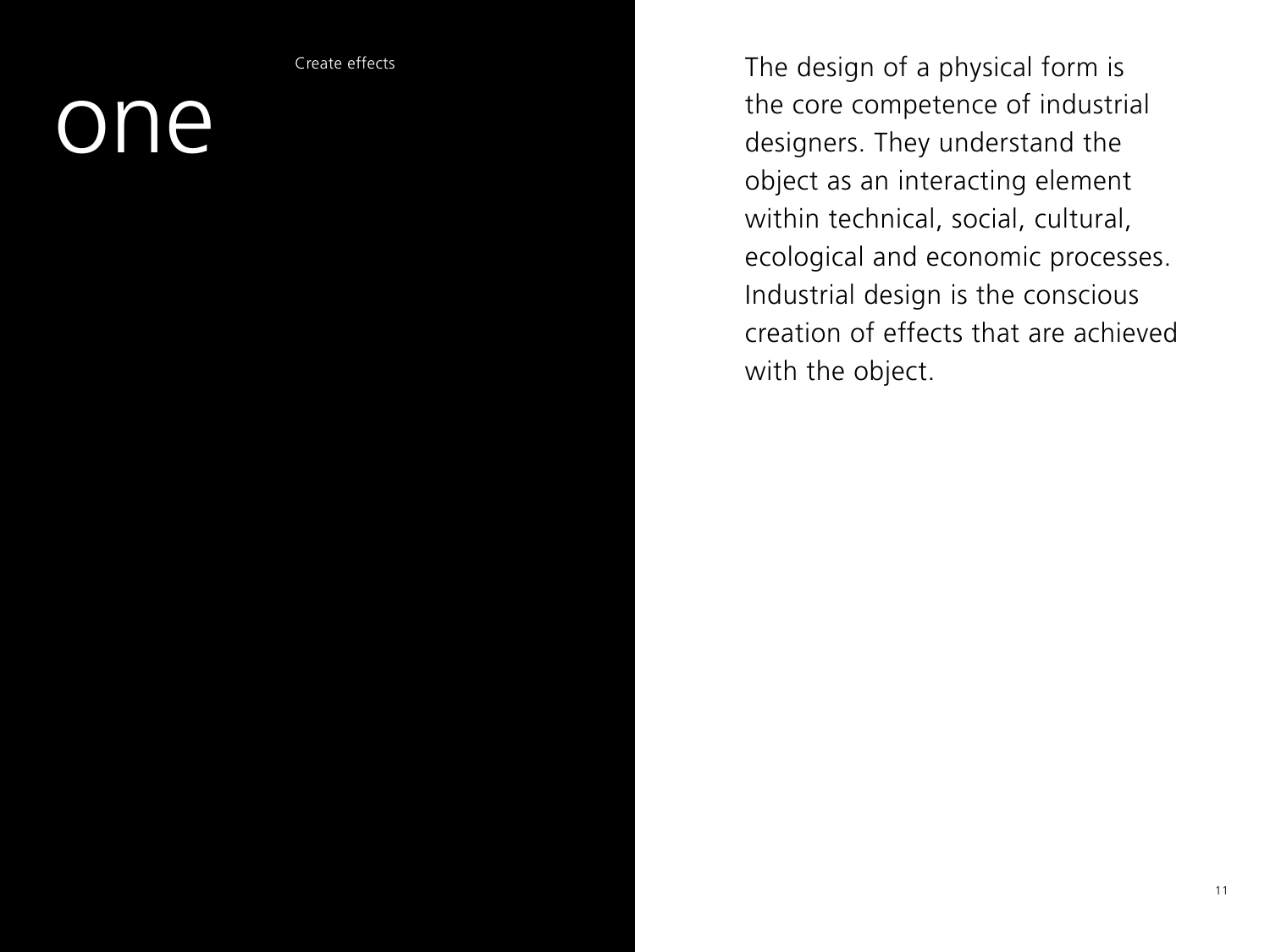For people

### two

Industrial designers have the human in mind. Also when considering many other requirements, the product design always fulfils the functional, psychological and sociocultural needs of people.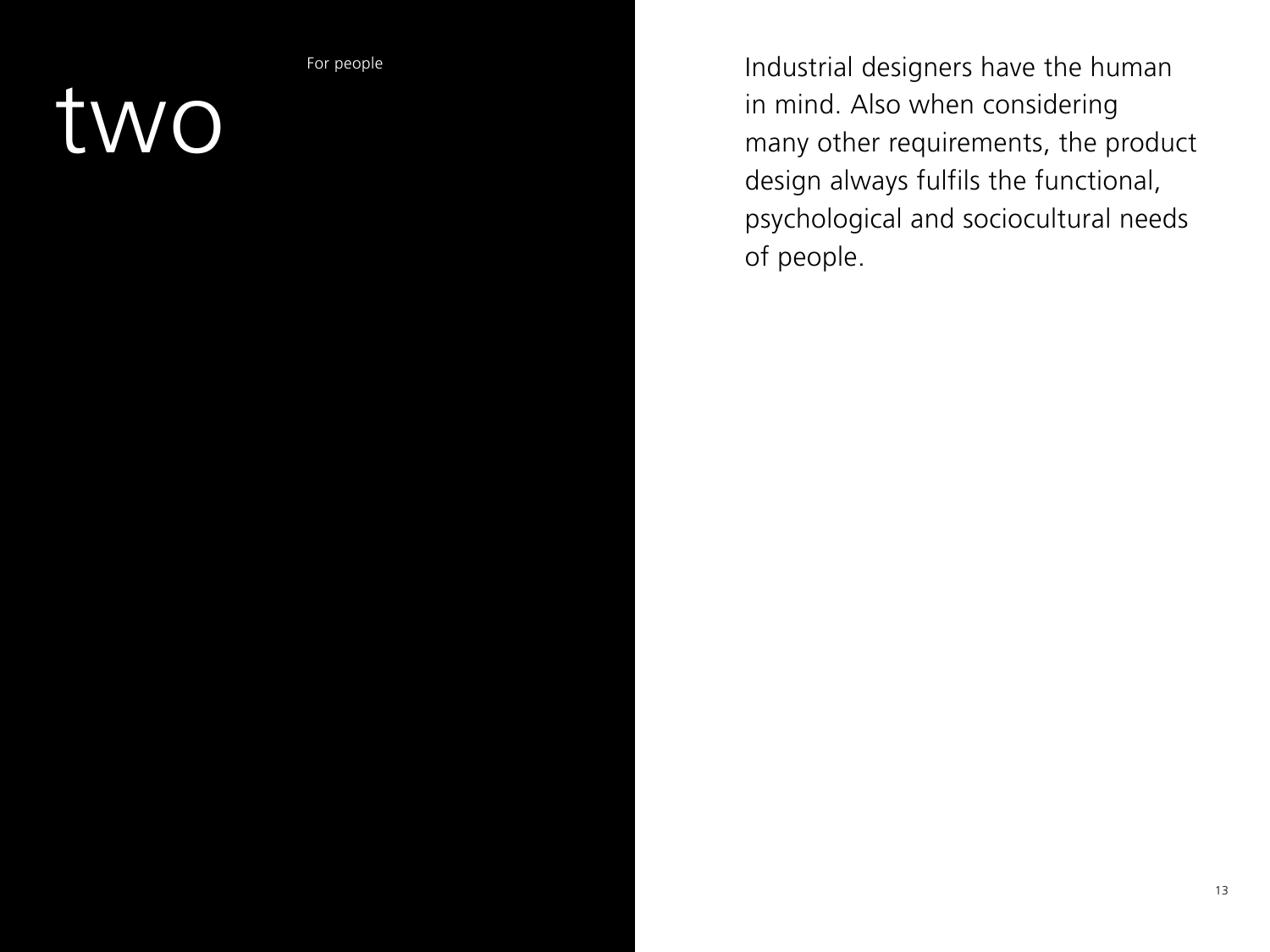Implement promises

## three

Industrial designers undertake to integrate their design. Their products are effective, fulfil their tasks and maintain the quality their design promises.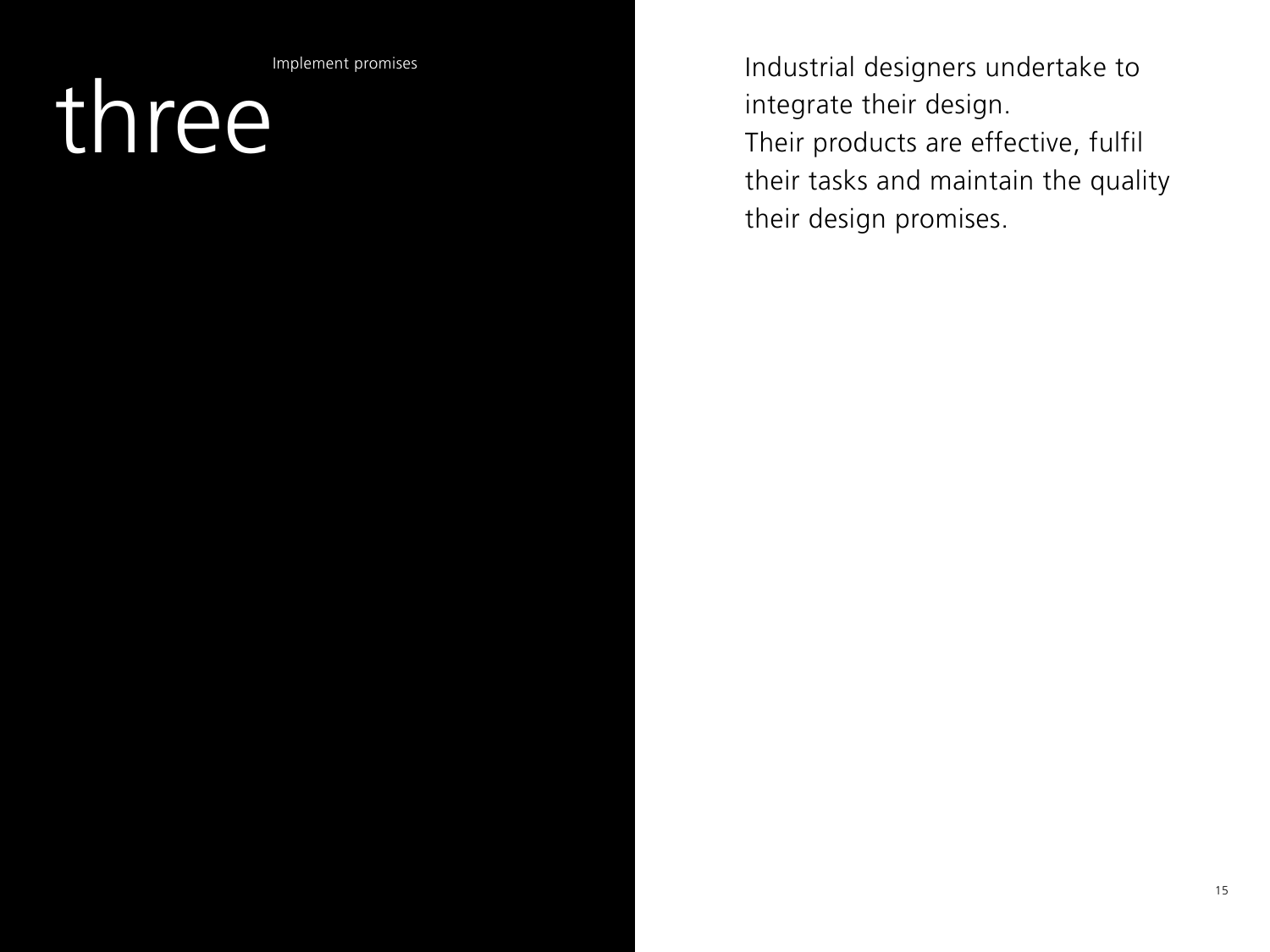four

Awareness of limits

Industrial designers design for serial production – often in high production rates – and play their part in product diversity, which is typical for industrial societies. The profession and each of its members has to ensure that positive diversity does not turn into destructive sensory overload overwhelming the individual, affecting his performance and thus having a negative effect on the development of the society.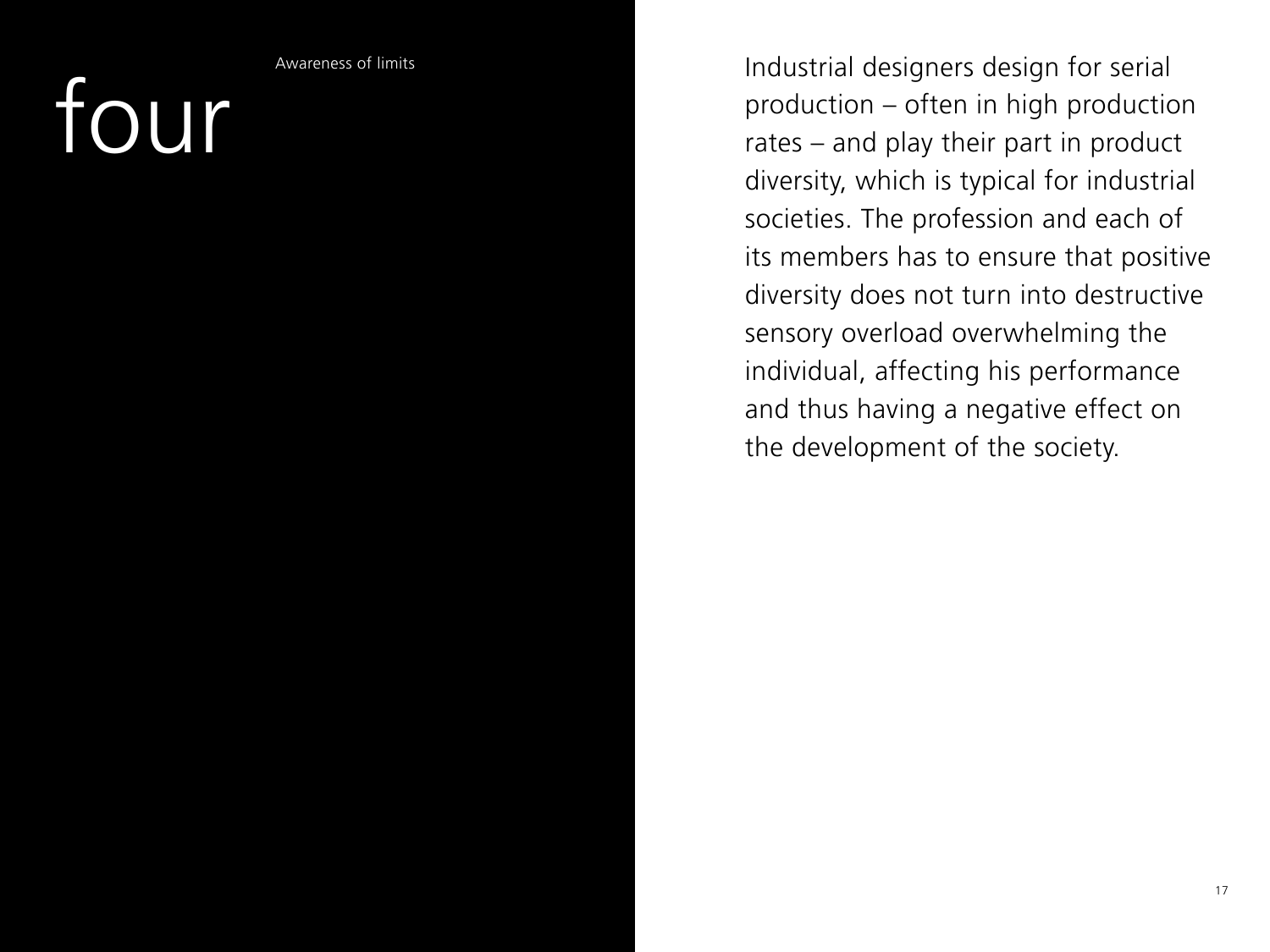five

Widen the horizon

Industrial designers as creative heads of innovation are committed and open to change. They regularly undergo further training in the relevant areas of their profession, keep themselves informed about the currently feasible and are interested in looking beyond their professional borders.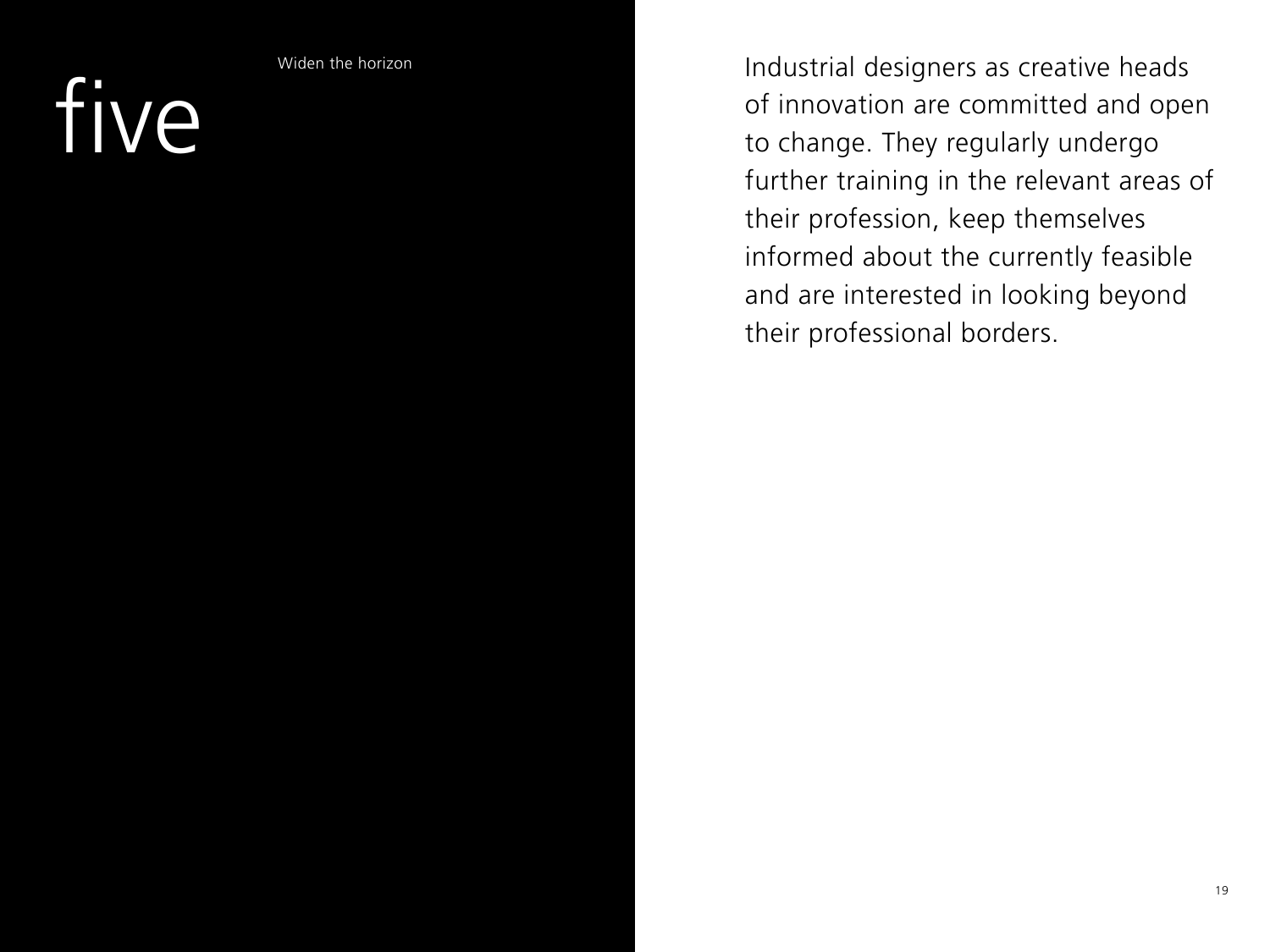six

Committed cooperation

Industrial designers have an interdisciplinary orientation. They cooperate with other professions in an open and motivated manner.

The success of a product results from the competence of all people involved and the quality of their cooperation with the creative heads.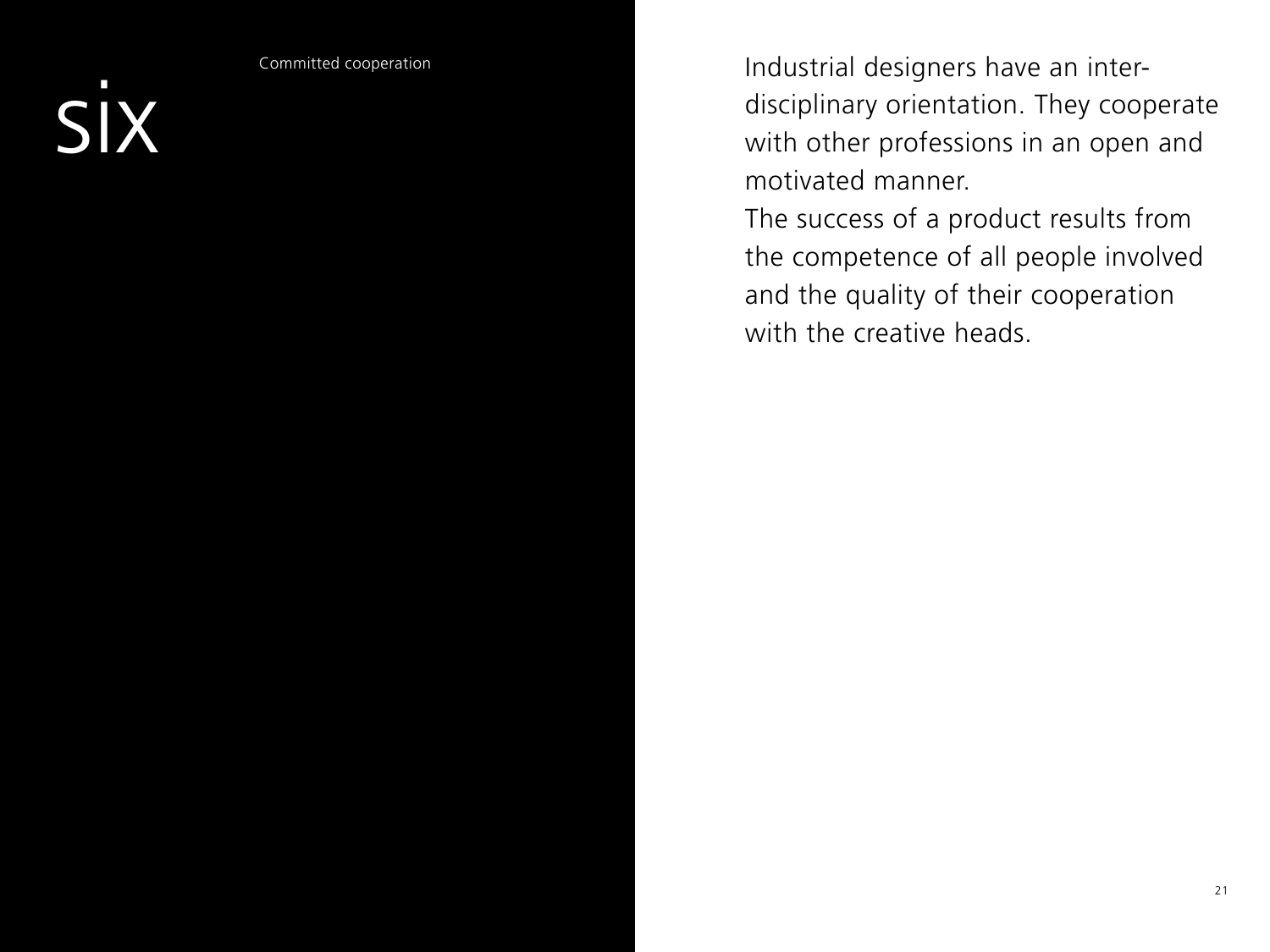Reasonable and fair

### seven

Industrial designers meet their customers, partners, employees and colleagues with respect.

They also follow the rules of reasonableness and fairness in competitive situations.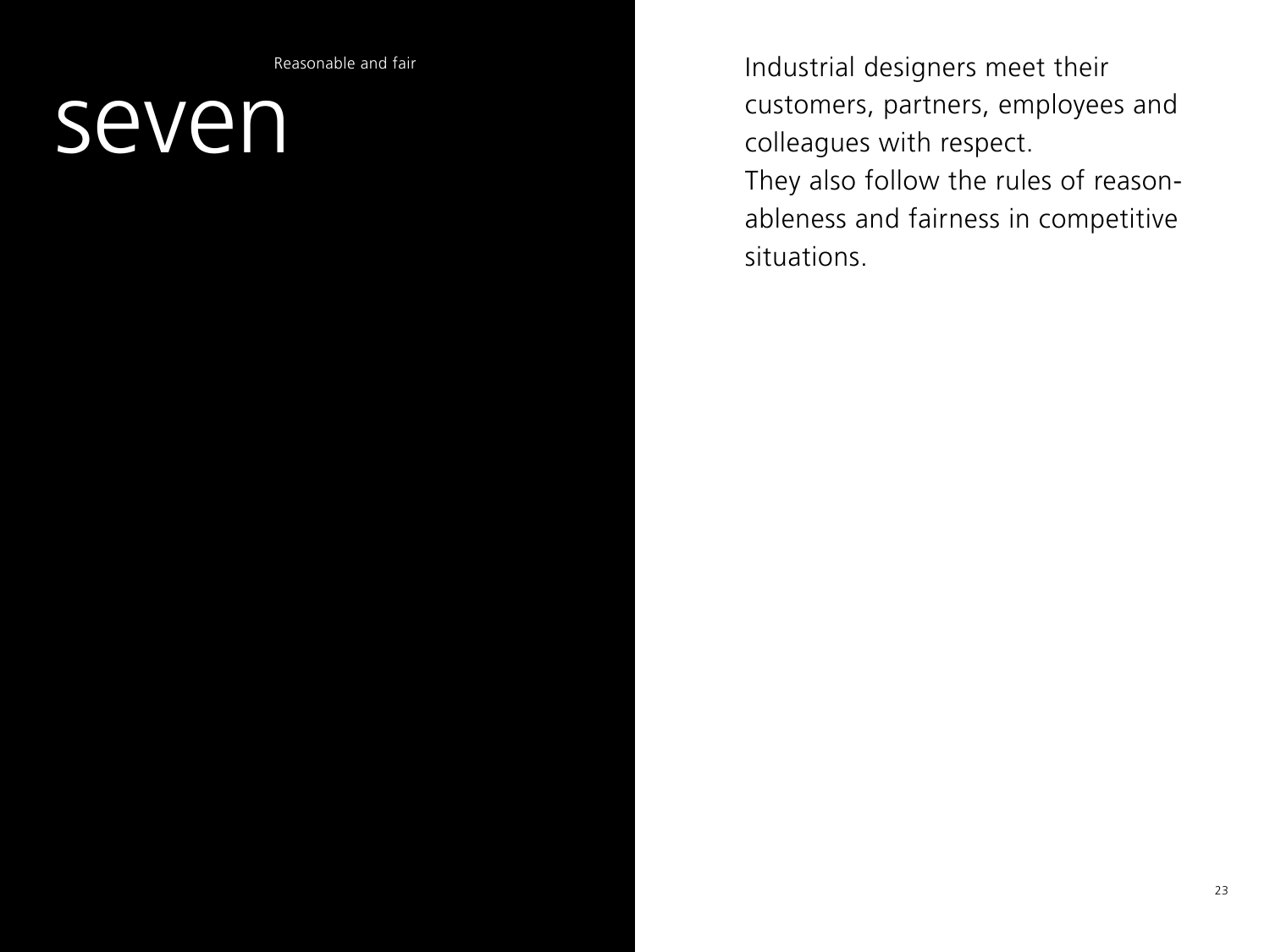Responsible and loyal

# eight

Industrial designers know the influence their performance has on companies' success. They act in a loyal manner knowing they personally share responsibility for the economic well-being of their contracting entities and the respective employees.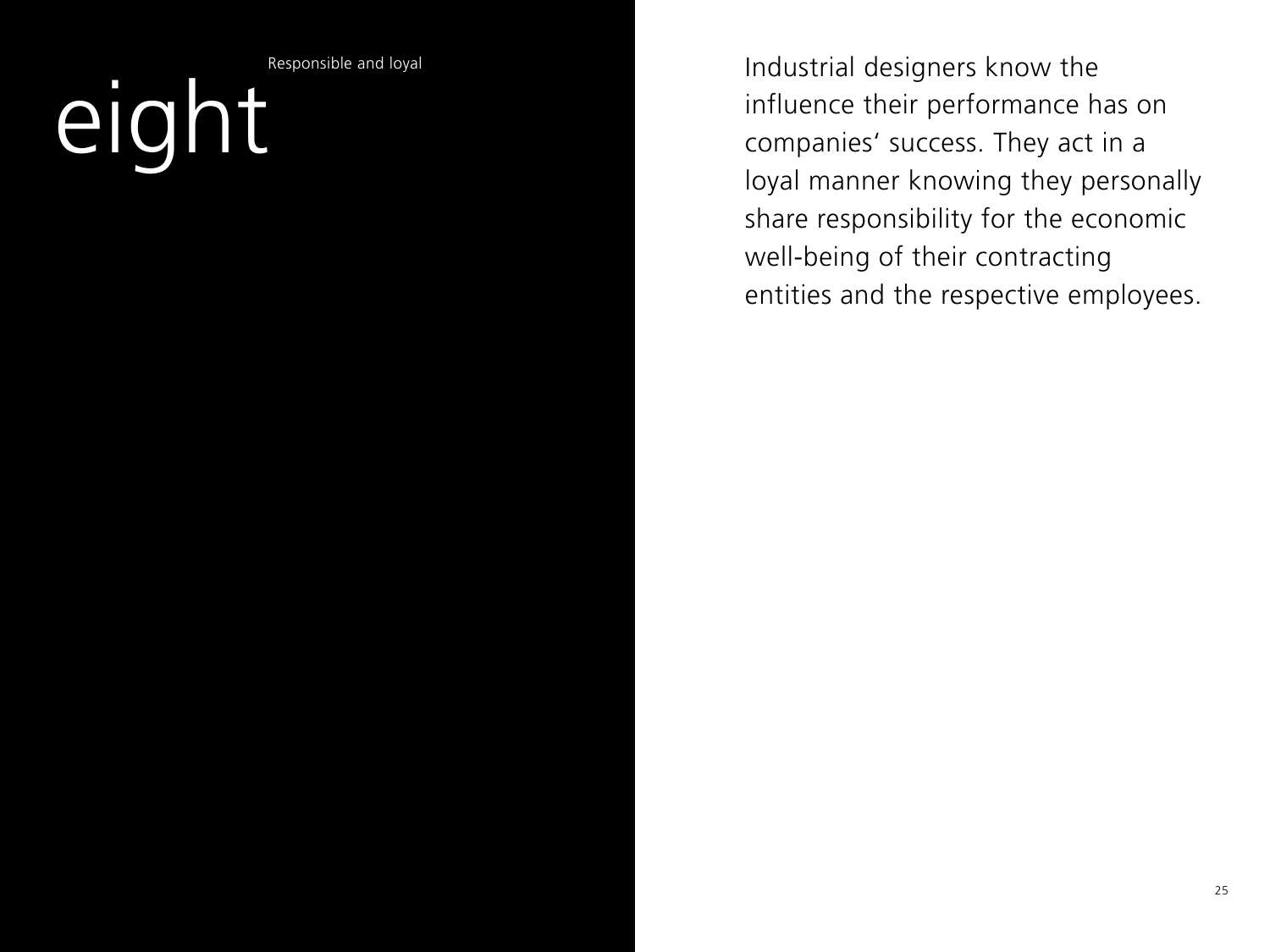For tolerance and diversity

## nine

Industrial designers welcome global cultural diversity. They consider the open, tolerant co-existence of cultural tradition and modern trend a prerequisite for a value-oriented, humane and peaceful society.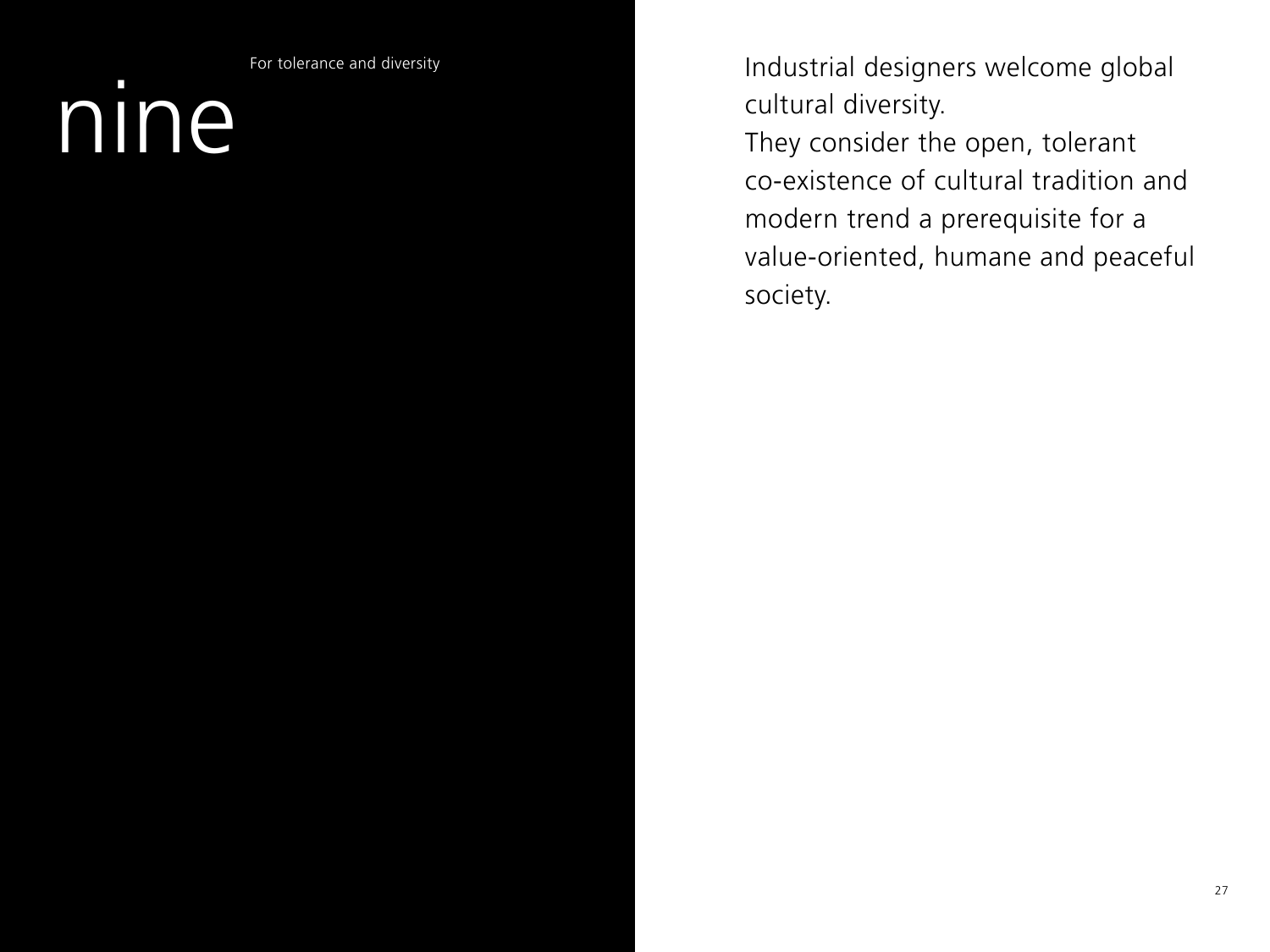Support sustainably

ten

Industrial designers acknowledge their joint responsibility for the development of mankind and nature. They are committed to the triad of ecological, economic and social sustainability.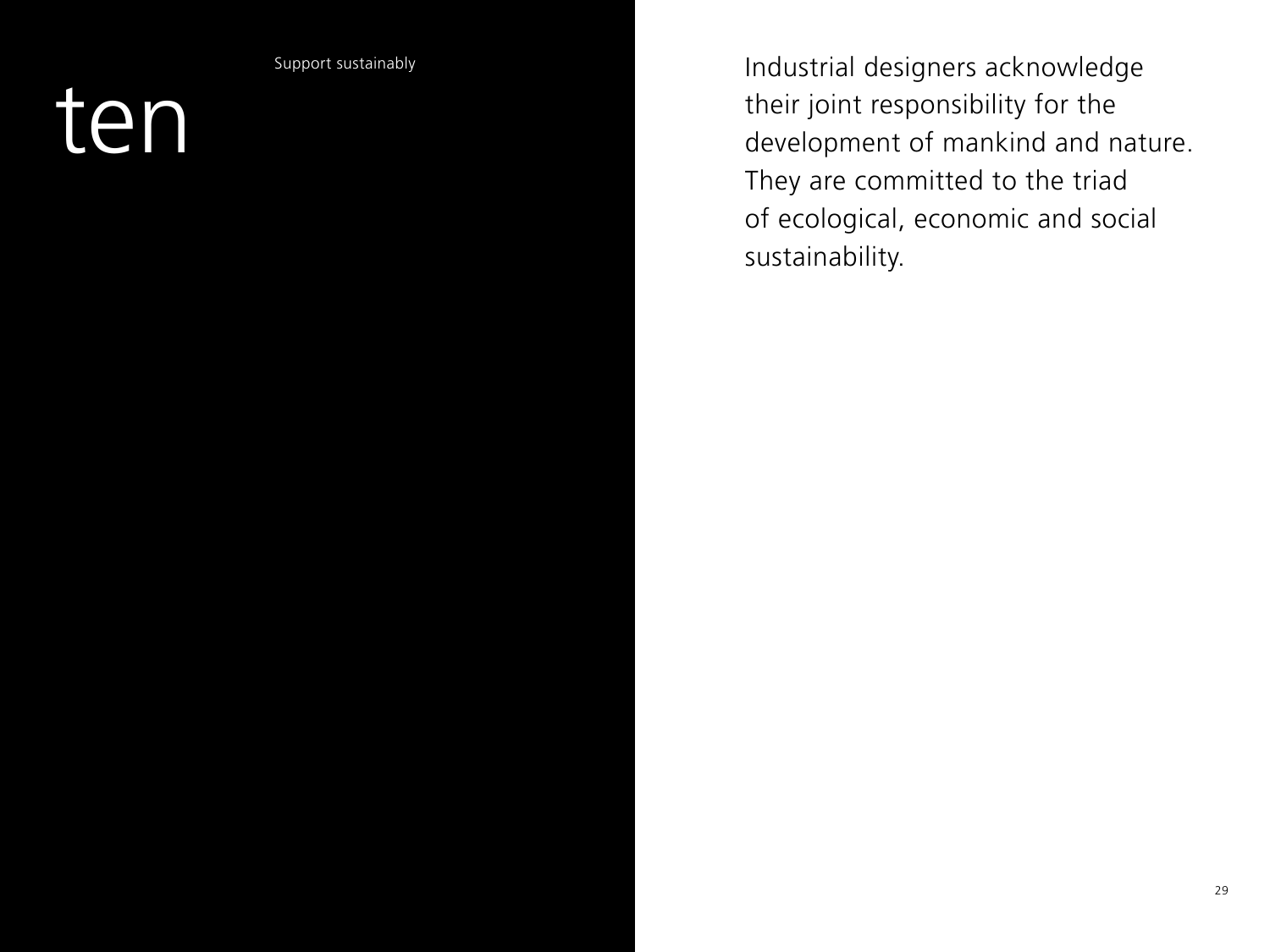Professional culture

### eleven

Industrial designers are facing challenges that they can best master jointly as a profession. Within the profession, design companies and employees, design professors and students agree on their responsibility and further development of the profession – on an open discourse, committed and without a social hierarchy. Only jointly they have the competence to define the professional contents of industrial design.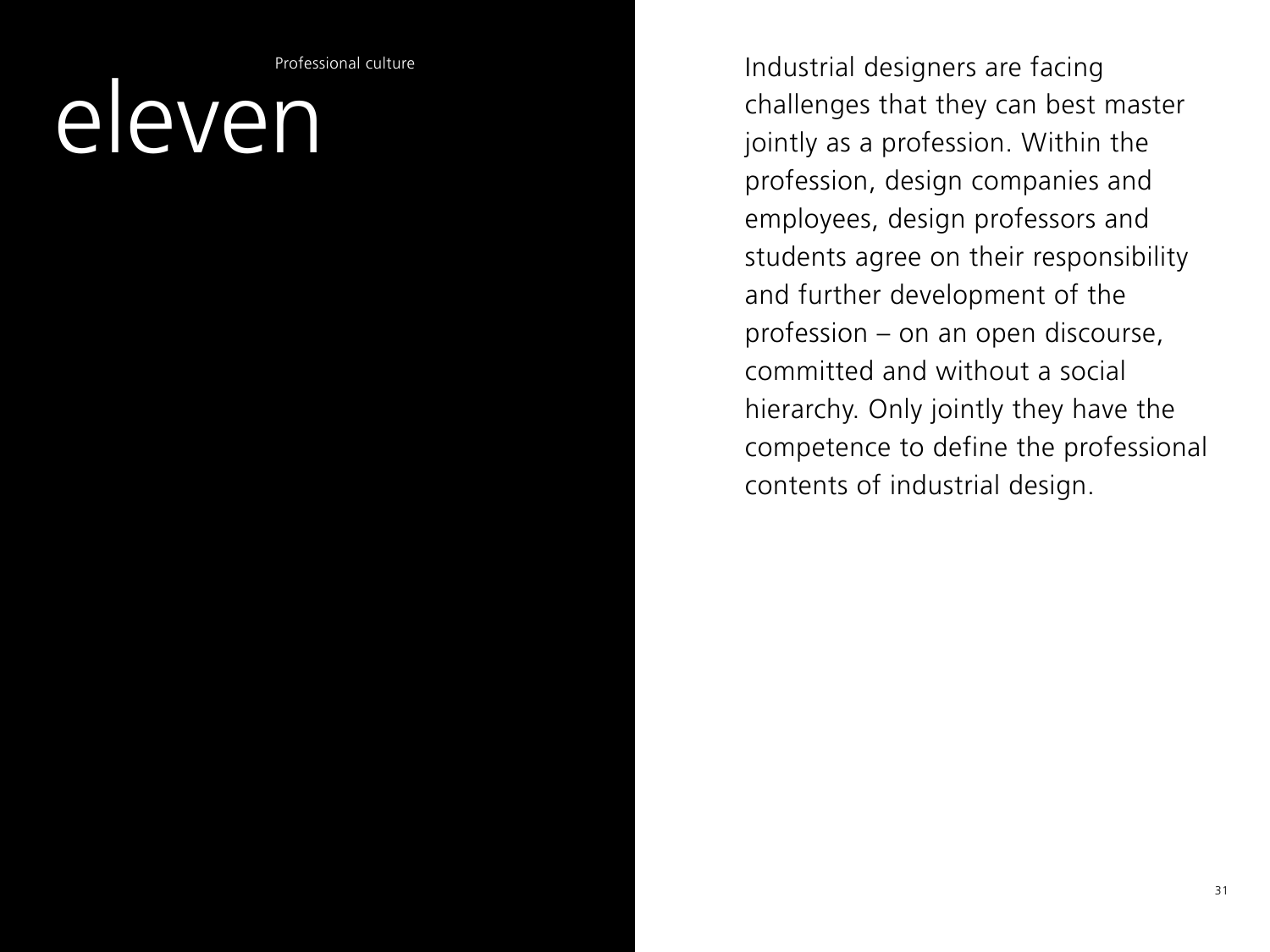Stand up for the Codex

## twelve

The commitment to these principles of action for industrial designers includes promoting their acceptance among colleagues, in industry, politics and the public. This also includes facing conflicts related to standing up for the ethics of industrial design.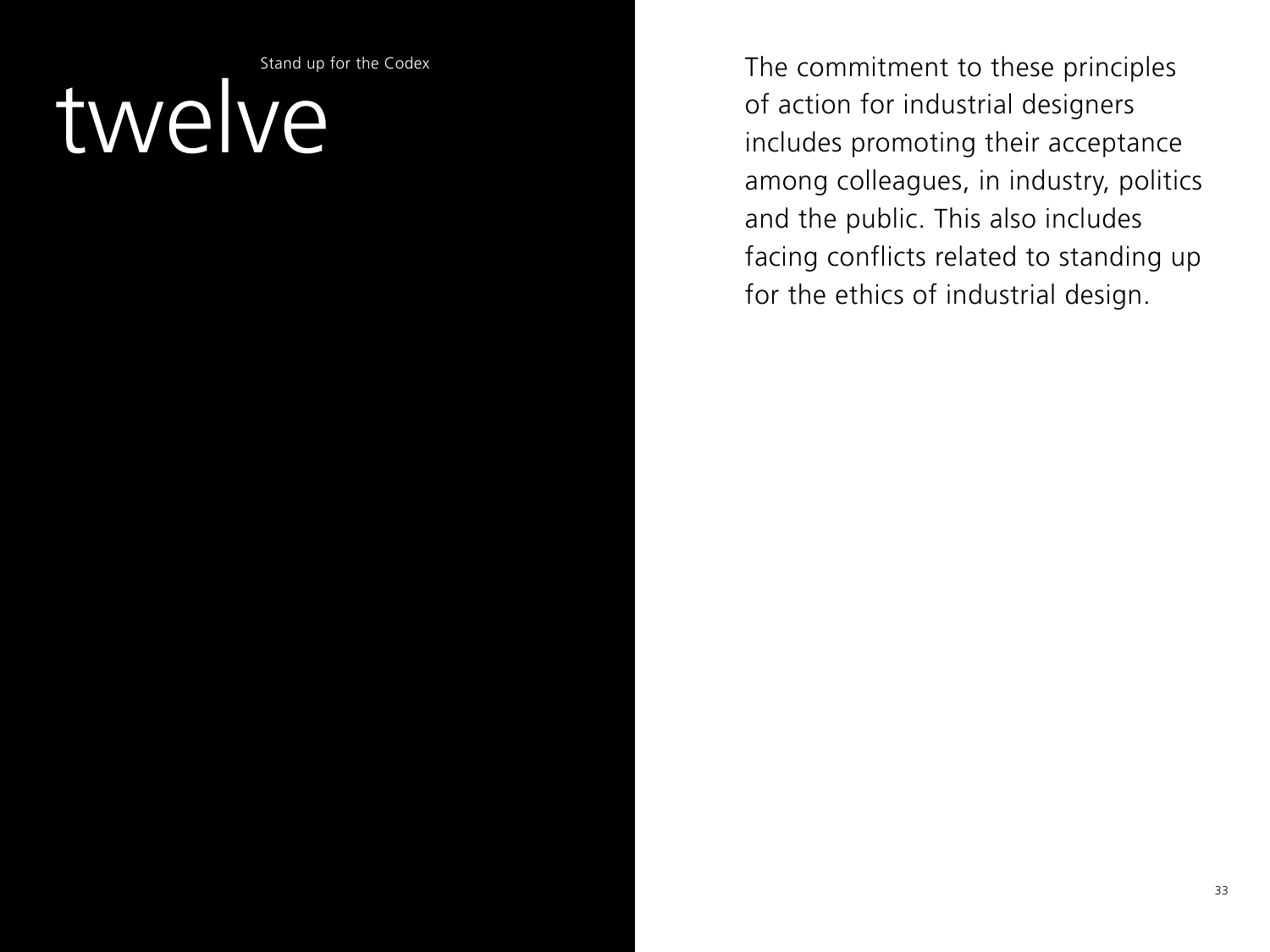**Focal points**  Industrial designers and the challenge of "future"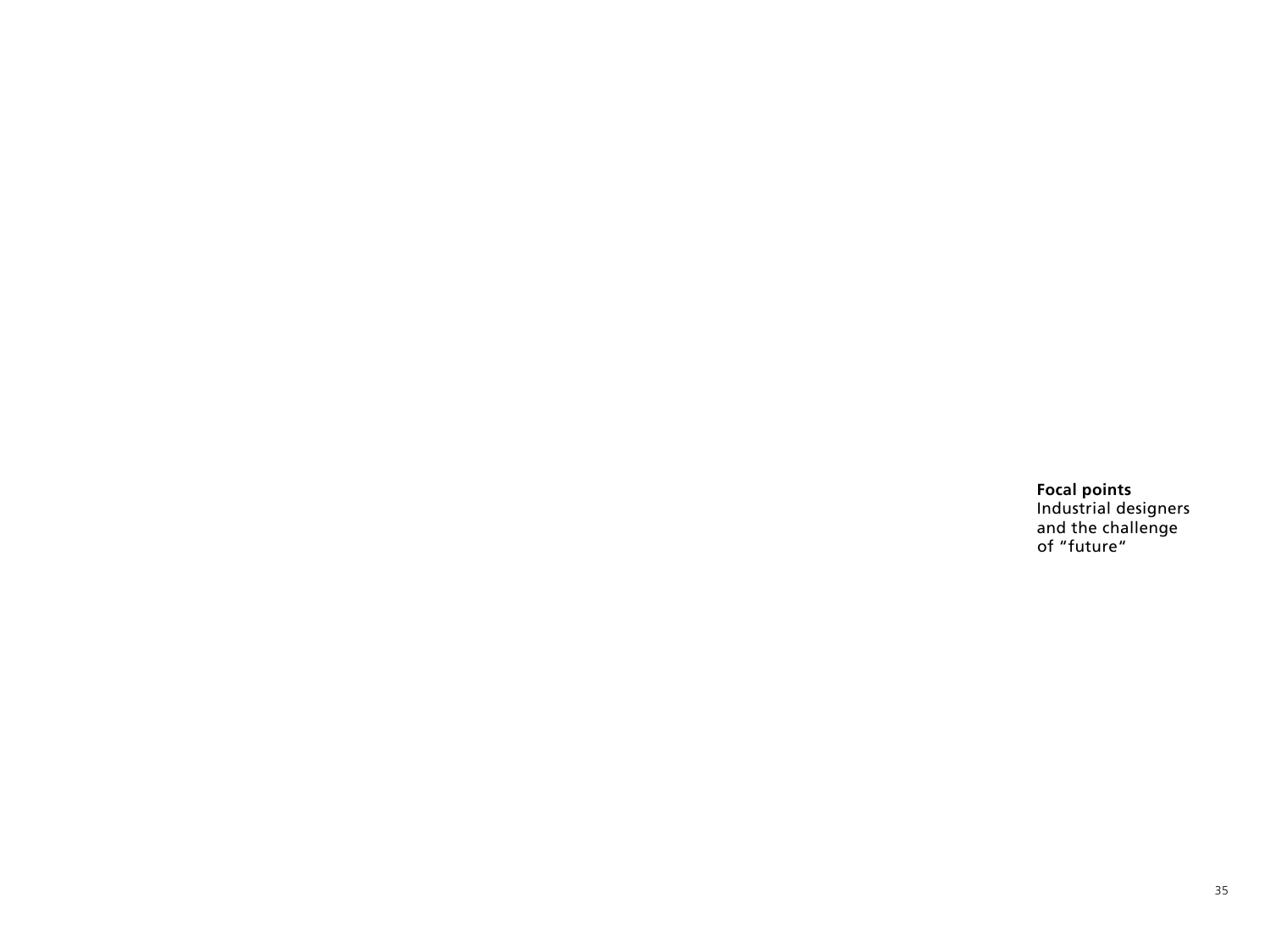Our society is driven by a powerful strive for development. It is looking for energy and competences that appear helpful in solving acute challenges and for visionary attempts, and assigns them respective tasks. As an influential part of the society's functionality, industrial design is unavoidably being included in the system of assigning these tasks.

This assignment of tasks is mostly done without a formal postulate, but rather in the style of unspoken consensus with a moral obligation. The one who evades this, quickly loses ethical standing. The one who accepts and fulfils the tasks, will be respected as a fundamental part of the society and supported accordingly.

Industrial design is facing major and diverse challenges. In some cases, it remains uncertain whether they can actually be overcome. Expectations of designers' commitment, sensitivity and creativity are accordingly high.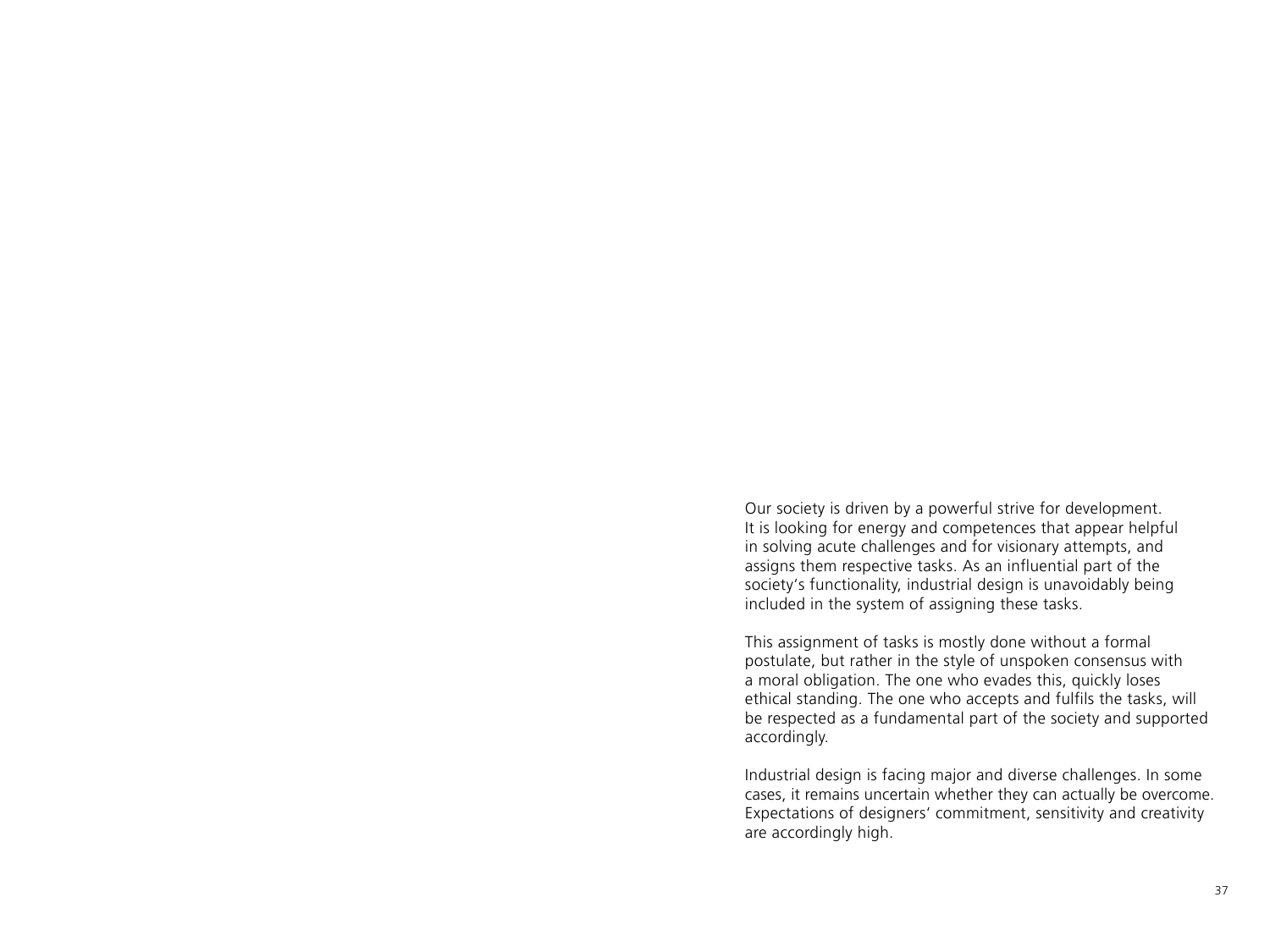

Change the product culture. Create new guiding principles.

1.

Increasingly more people participate in the modern consumer world. Due to growing markets in the Far East and South America, mass consumption and mass production have reached unforeseeable dimensions. In order to avoid an ecological disaster, the entire consumer ideology has to be aligned with the natural environment. Responsible resource efficiency and sustainability have to replace wasteful consumption and hectic and short life spans.

> These new guiding principles born out of ecological necessity should not be a tribulation, because this way they will not receive lasting support from the (world) population. They rather have to have a positive connotation. Therefore, the new guiding principles also require new models - desirable products that also embody these values with their design.

Industrial designers have to help these new models to achieve global success by developing fascinating product strategies. Only an innovative product culture enables a permanent involvement of all people in a prospering global economy.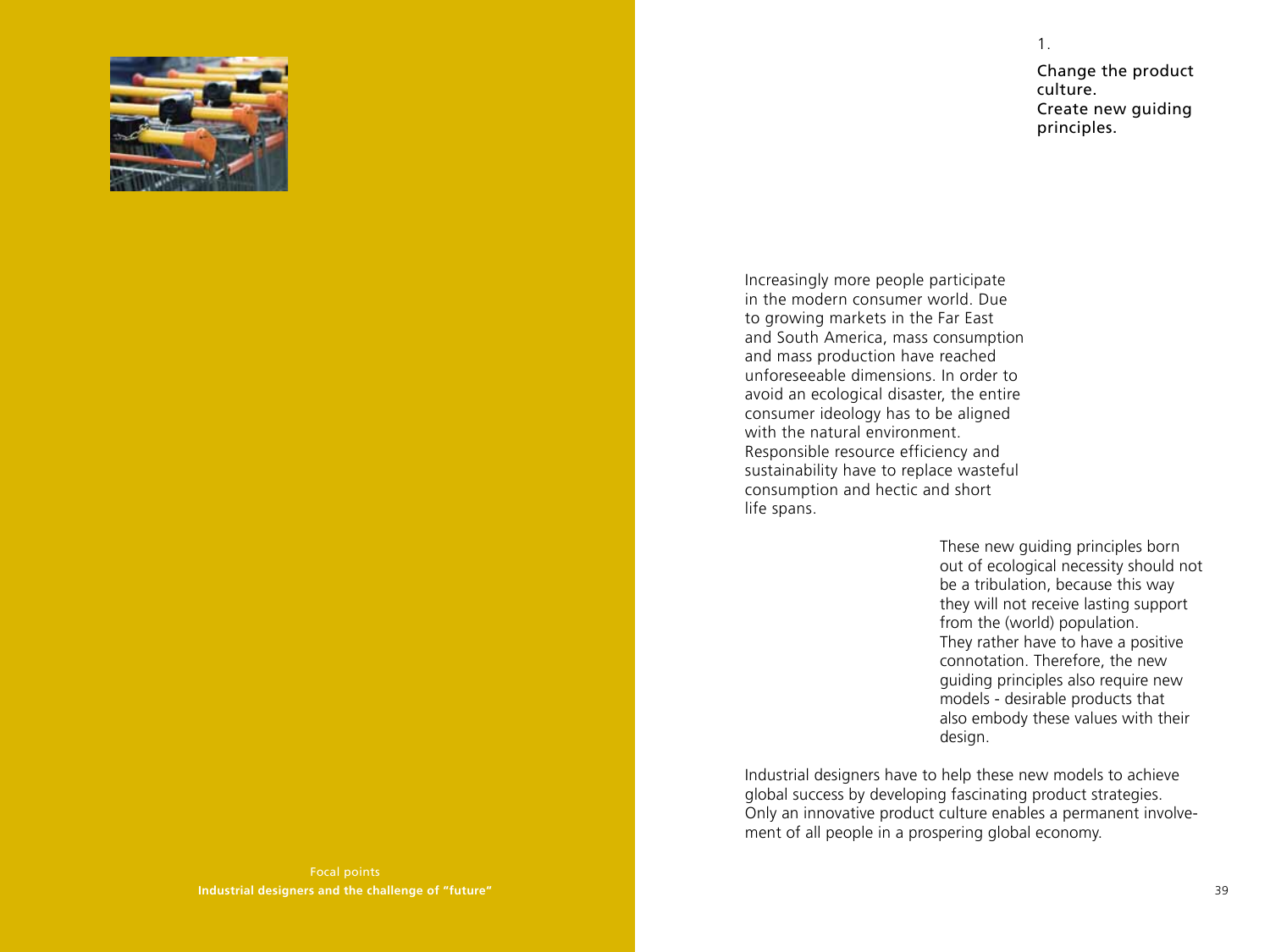

Prevent sensory overload. Support the society's functionality.

Modern civilisation is based on the generation of knowledge as well as spreading it faster and using it more appropriately. Meanwhile, however, decisive information and trivial stimuli are randomly flowing at people with a force and quantity that has never been seen before. Due to being overwhelmed when processing them, this results in a desensitisation of perception for many people. It affects coordinated actions and causes physical and psychological problems such as stress or allergies.

> Industrial designers can avoid such sensory overload with their creative possibilities. They strengthen people and they support the information society's functionality that determines our collective existence in unforeseeable future.

Focal points **Industrial designers and the challenge of "future"** 2.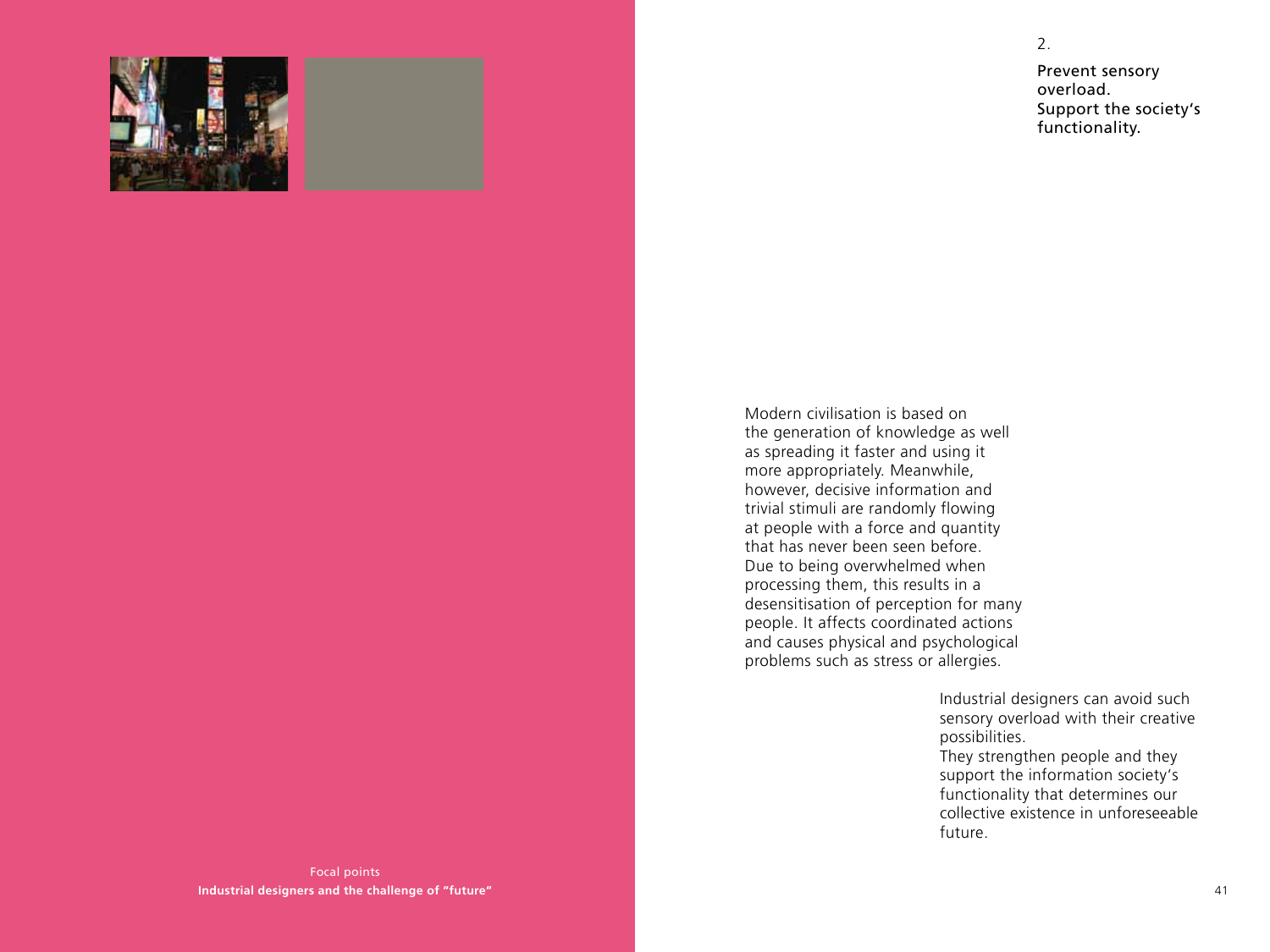

3. Provide orientation. Support securehandling.

Goods in the product world have to be vivid and self-explanatory. Industrial designers ensure that people quickly recognise products' qualities, use their functions intuitively and accurately and effectively exploit their possibilities of use.

> Professional design provides orientation, supports secure handling and promotes self-confidence.

Focal points **Industrial designers and the challenge of "future"**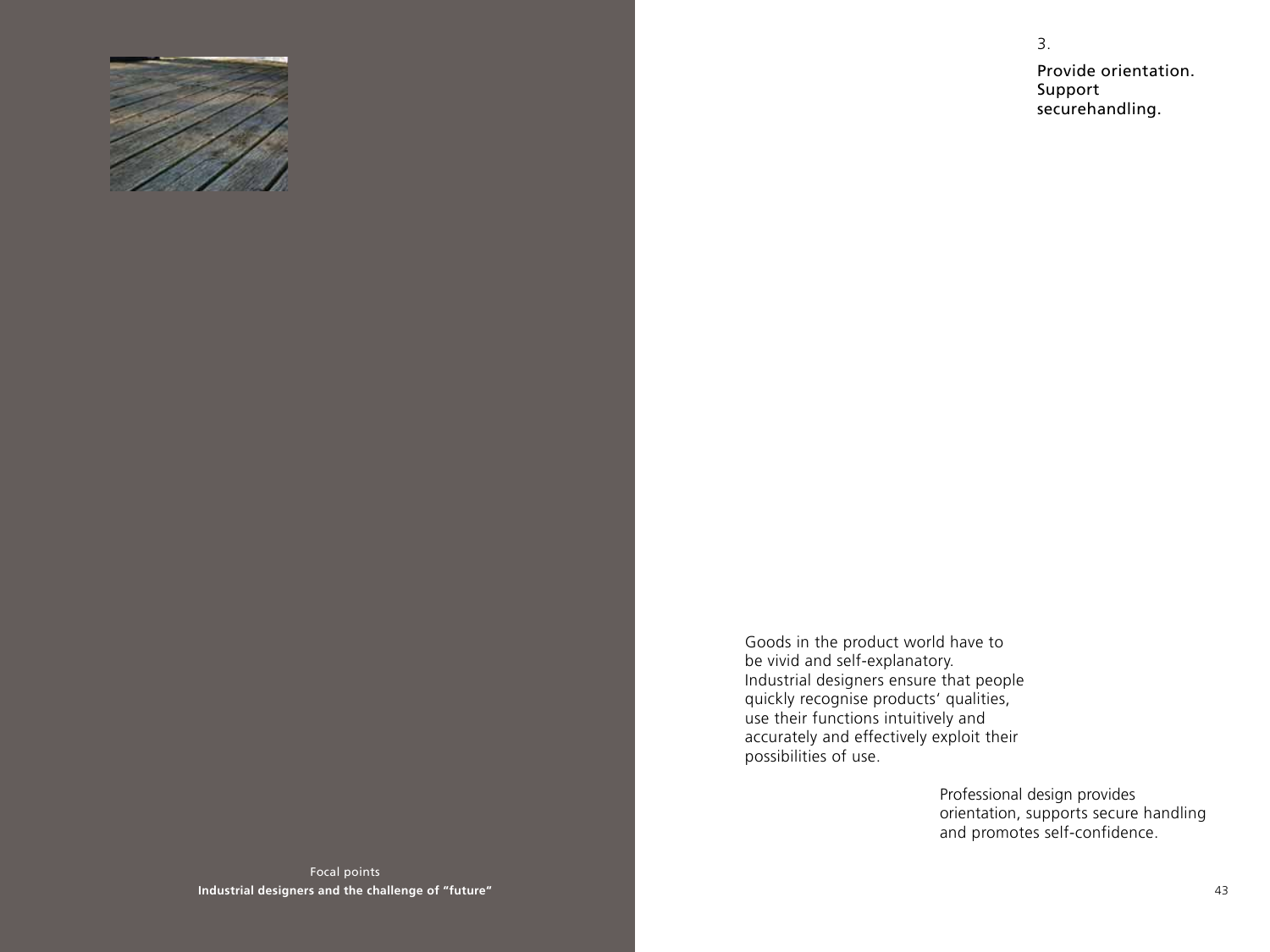

4.

Overcome barriers. Prevent exclusion.

People with very different prerequisites come together in our pluralistic society.

> Industrial design ensures that all people if possible are able to handle the products - irrespective of their cultural origin, age, education or potential physical restrictions. Design has a socially integrated function and should not cause exclusion due to carelessness or ruthlessness.

Focal points **Industrial designers and the challenge of "future"**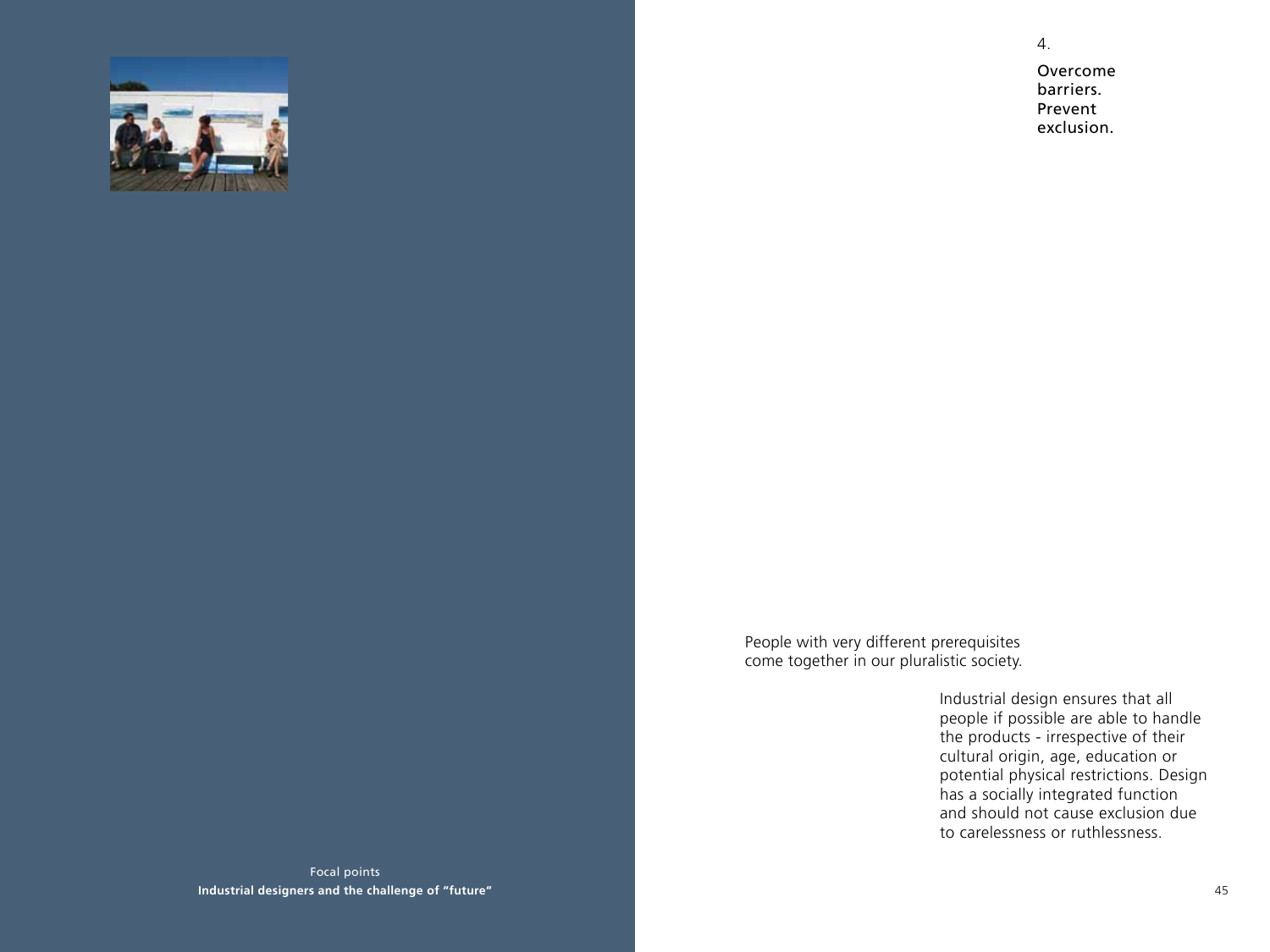

Safeguard home in the society. Make progress

comprehensible.

5.

Technological progress changes the face of the world. It introduces new products with unusual functionalities into new areas of life. The participation in modern society is often no longer possible or only to a limited extent without mastering highly technological instruments.

> Industrial designers make sure that people understand innovations and get acquainted with them. This makes change comprehensible and progress is not being paid by alienation. High-quality industrial design contributes to the fact that people feel at home in their environment and approach the world in a relaxed way.

Focal points **Industrial designers and the challenge of "future"**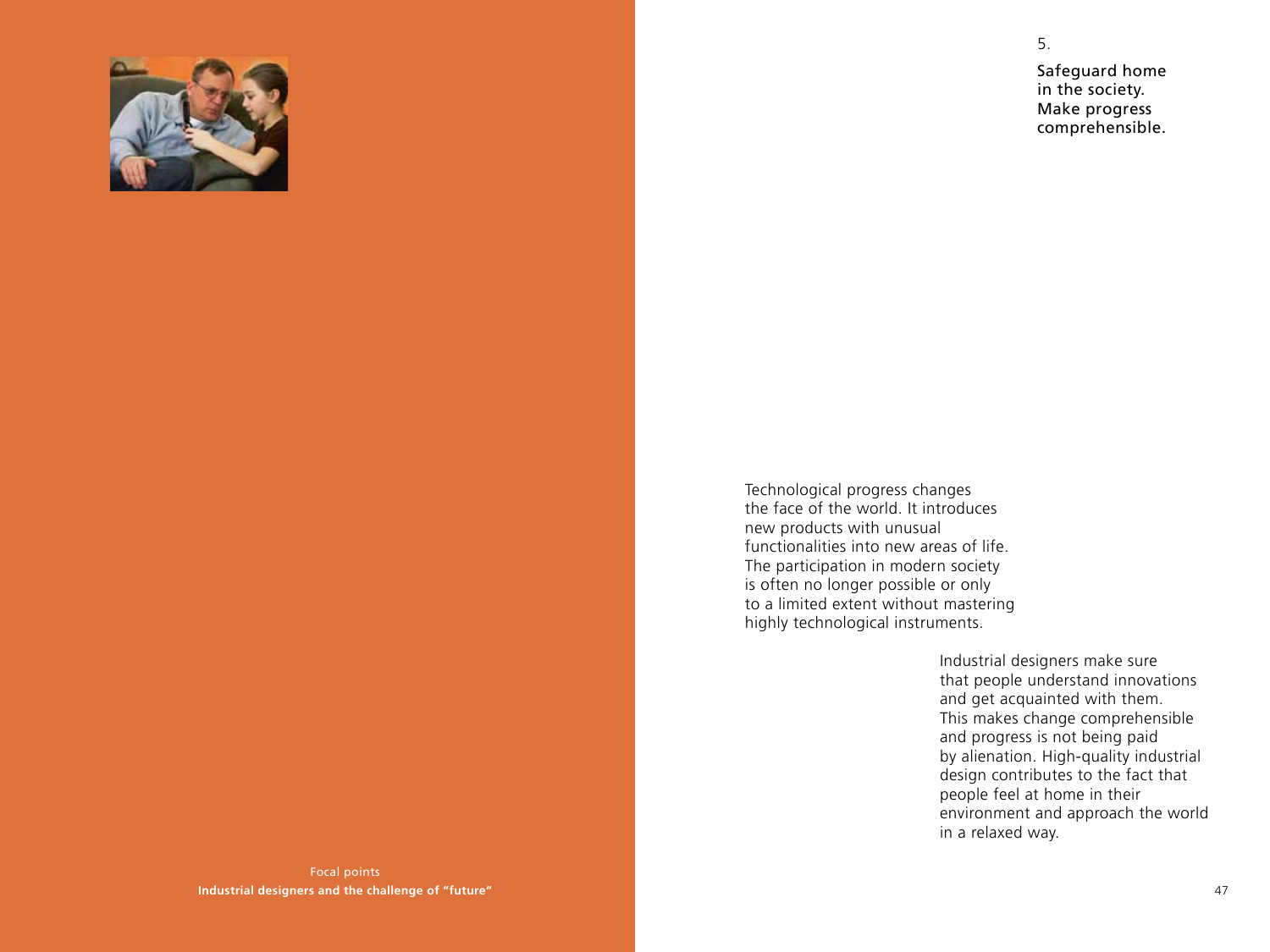

Mirror worlds of value. Fulfil sociocultural needs.

6.

Industrial design creates products as useful utensils for everyday use – and also gives them qualities that reach beyond practical functionality.

> Products with such a design are being used by customers as a component to design their private and professional sphere. Professional design turns them into symbols of values one can identify with. This way, things turn into objects users can identify with. Due to a design's visual expressiveness, these products are suitable to non-verbally convey personal and collective attitudes and positions in a social environment.

The design assumes a communicative role and fulfils sociocultural needs. It creates everyday objects that become the vehicle of everyday culture; this makes them part of the culture per se.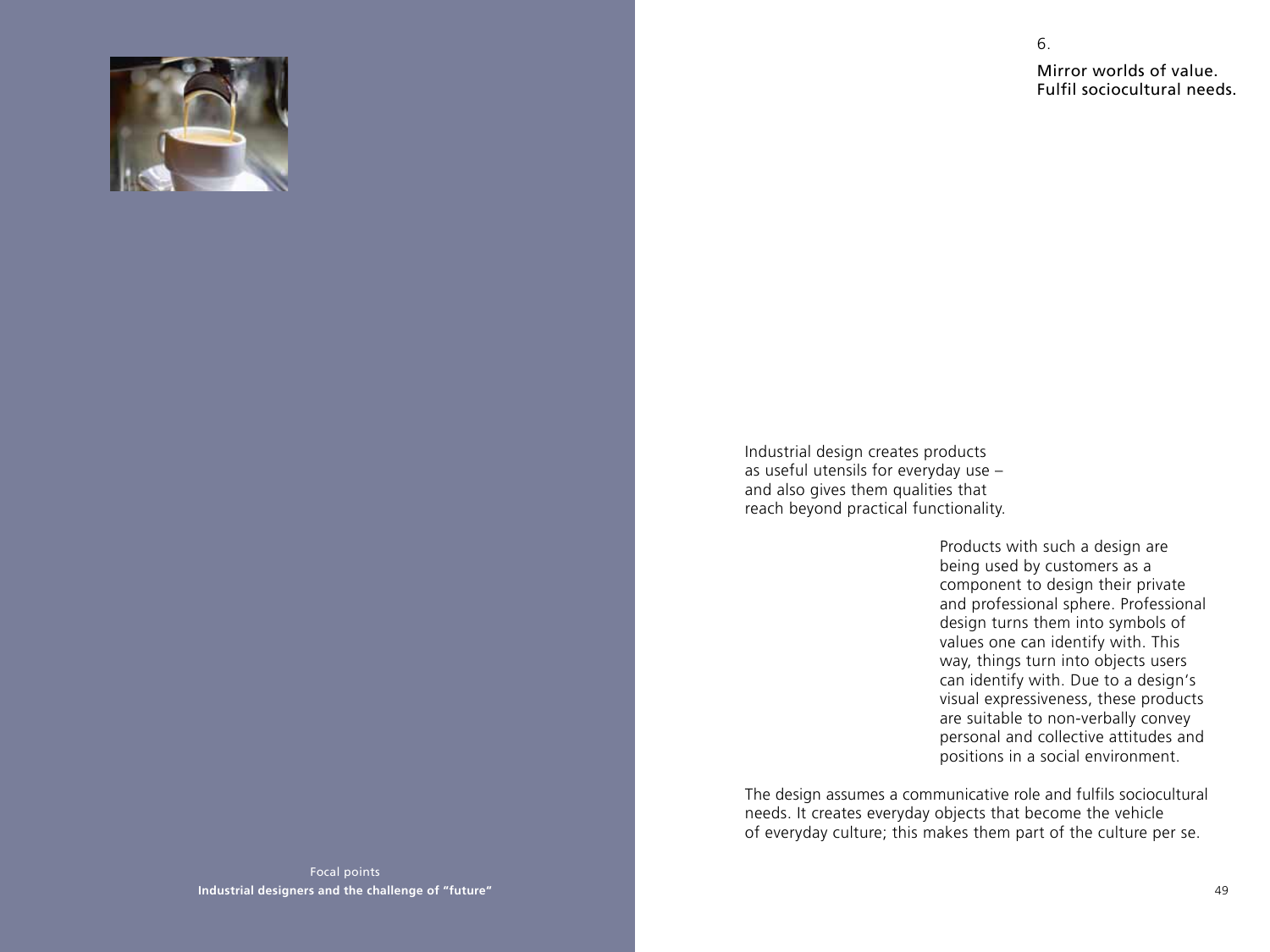

7.





In the course of globalisation, design is one of the connecting elements between peoples. However, industrial design is characterised by main cultures - companies from other cultural regions adapt to this.

Consequently, this instinctively results in a one-sidedness to the disadvantage of the other cultures that has not yet been solved, and these cultures have increasingly less influence on the design of their utensils for everyday use. Therefore, regional cultures are at risk of being displaced to the local history museum and their participation in current life is disappearing. This means they are losing their sociopsychological importance. This bears risks for the international community. Many tensions between cultures are based on the fear of cultural loss of home

As about five decades ago the importance of the ecological balance was acknowledged, now an awareness of global cultural balance has to be developed. Industrial design can play a decisive role in the development of concrete solutions effective in the society. It is important to actively maintain respect for other cultures and allow them to have influence in the world of design. Ensuring cultural diversity and plurality of values will be one of the most important contributions of designers to a modern global community with a human face.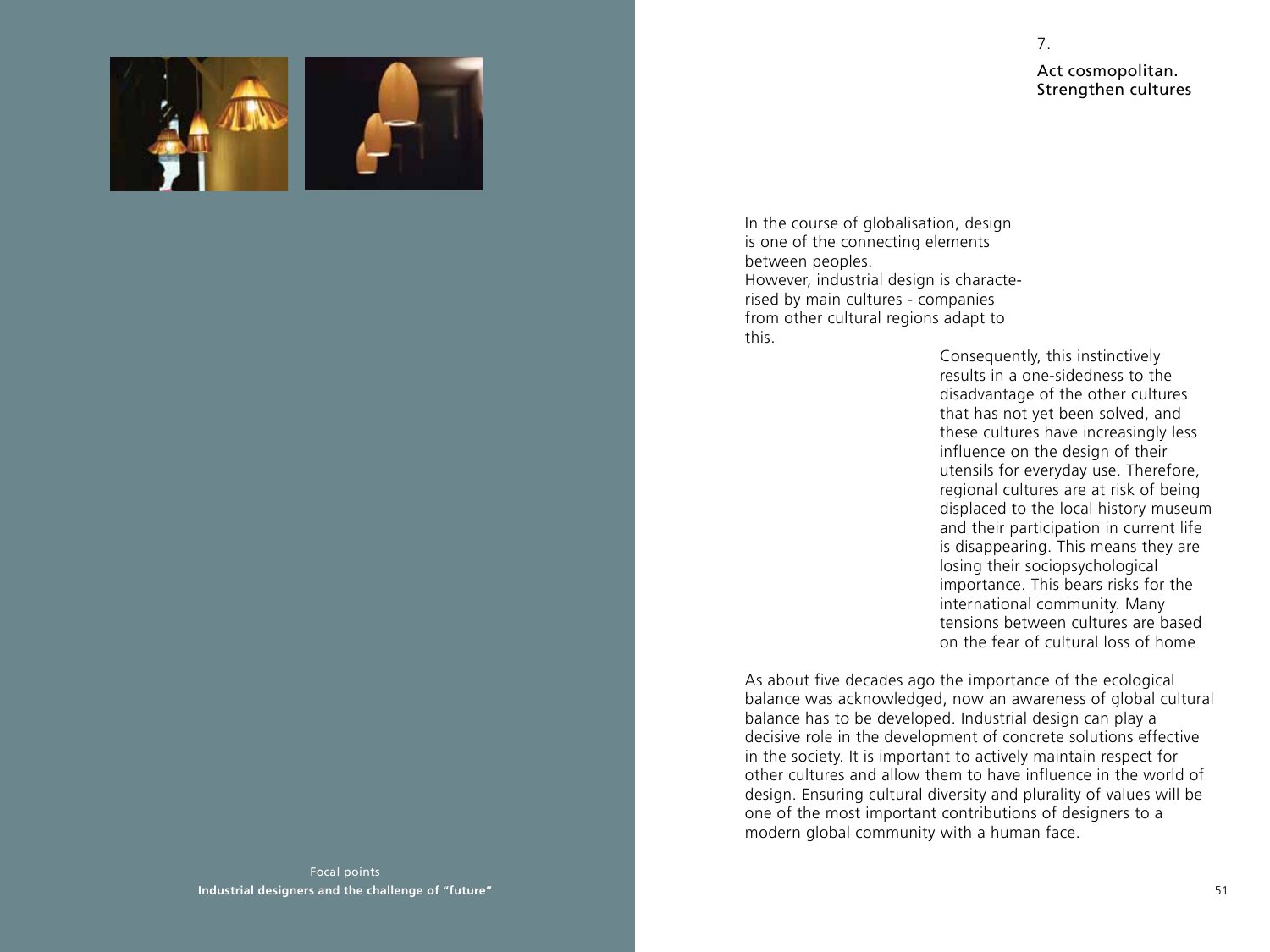

Bring together. Democratisation of quality.

8.

Industrial designers bring together and assume an essential sociopsychological role for democracy.

> High quality in design has to be producible in a cost-efficient way and introduced into all social classes and all areas of life at comparatively affordable prices. Also therefore, industrial design is oriented towards serial production of goods. Here, the responsibility to create a meaningful design that offers valuable quality and takes the users' individuality into account, despite the mass requirements, is particularly high. The use of industrial designers also for serial products enables to overcome the banality of mass production.

Focal points **Industrial designers and the challenge of "future"**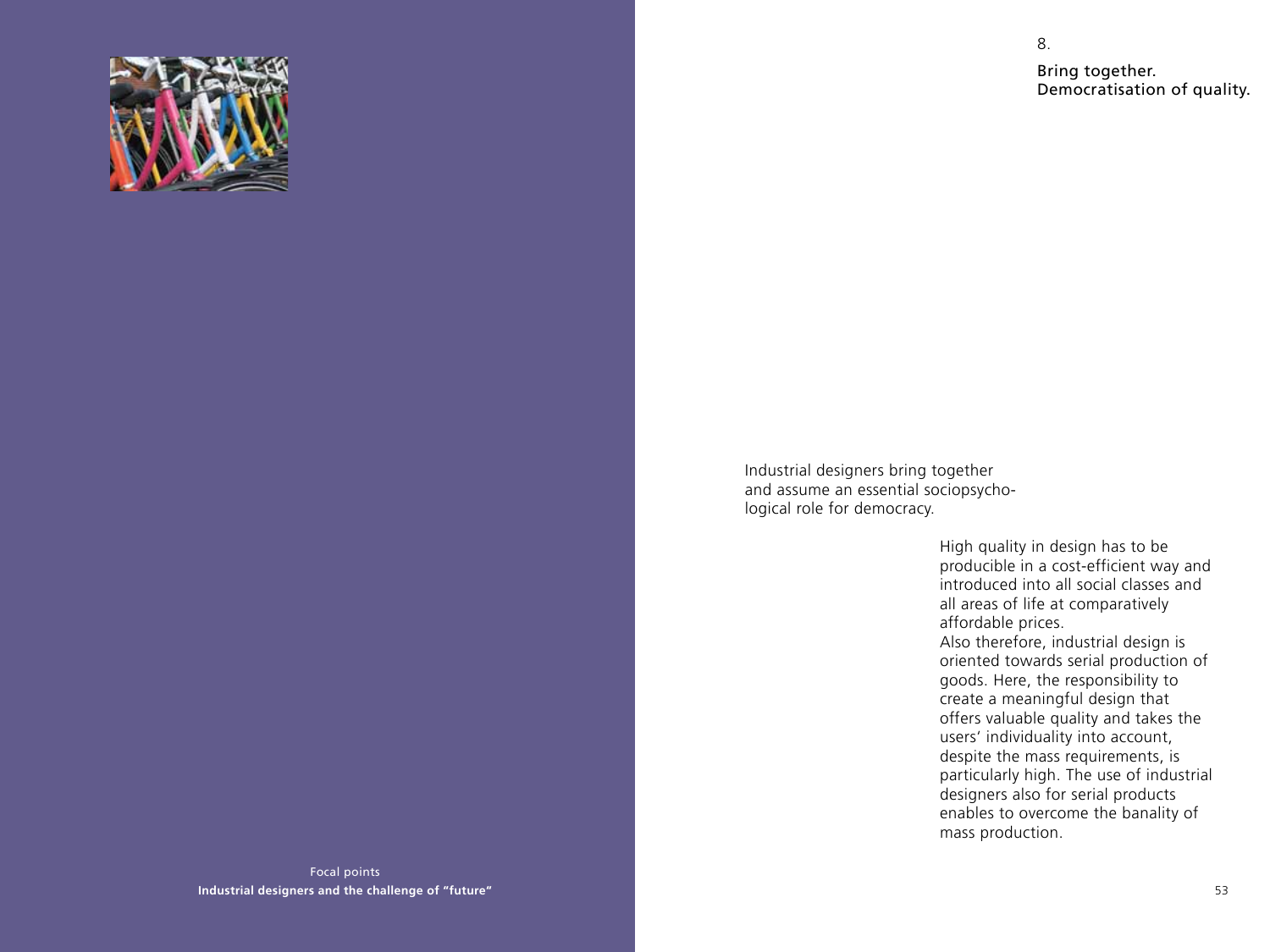

Promote companies' success. Create and secure jobs.

9.

Design has a direct impact on people and stimulates their buying behaviour.

> The success of all parties involved in the development, production and marketing of a product and its maintenance over the entire product lifecycle is often disproportionately increased by industrial designers' performance. Industrial designers have a special obligation of loyalty vis-à-vis their contracting entities or employers. They give their best for the existential success of a company, for the creation of new jobs and the protection of existing jobs as well as for increasing certainty about the future.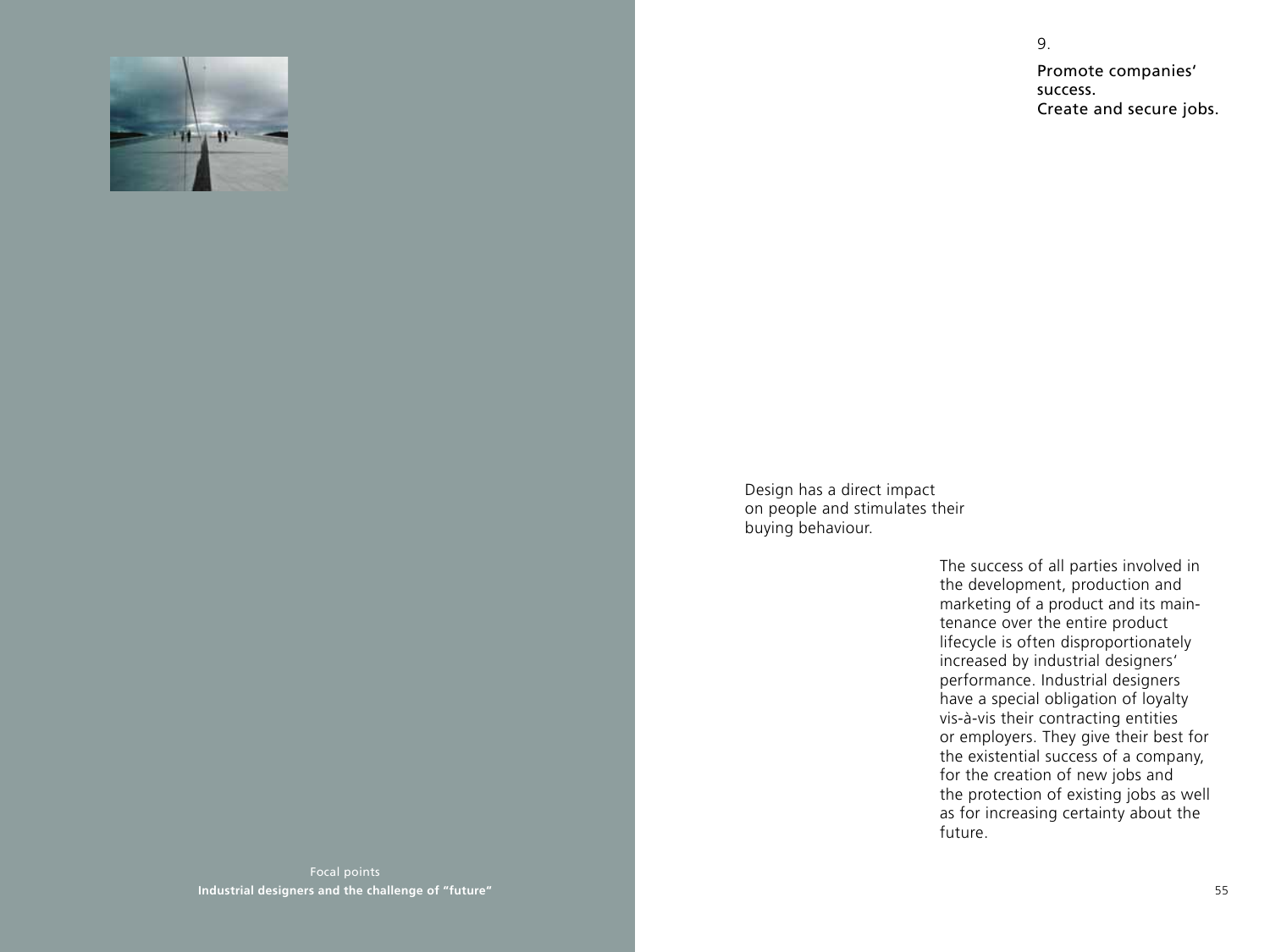

Joint responsibility in the whole. Professional awareness.

10.

Industrial design has a major influence on people's ability to orient themselves in their environment and is increasingly influencing the society's functionality. It directs major capital flows and is an important economic factor.

> The influence of their work presumes particular responsibility on the part of industrial designers. They have to reflect their actions critically. They have to show initiative vis-à-vis industry and politics where their expertise shows that decisions have to be made.

> They can only live up to their responsibility if there is an intensive dialogue within the profession and if they present themselves as a united front.

Focal points **Industrial designers and the challenge of "future"**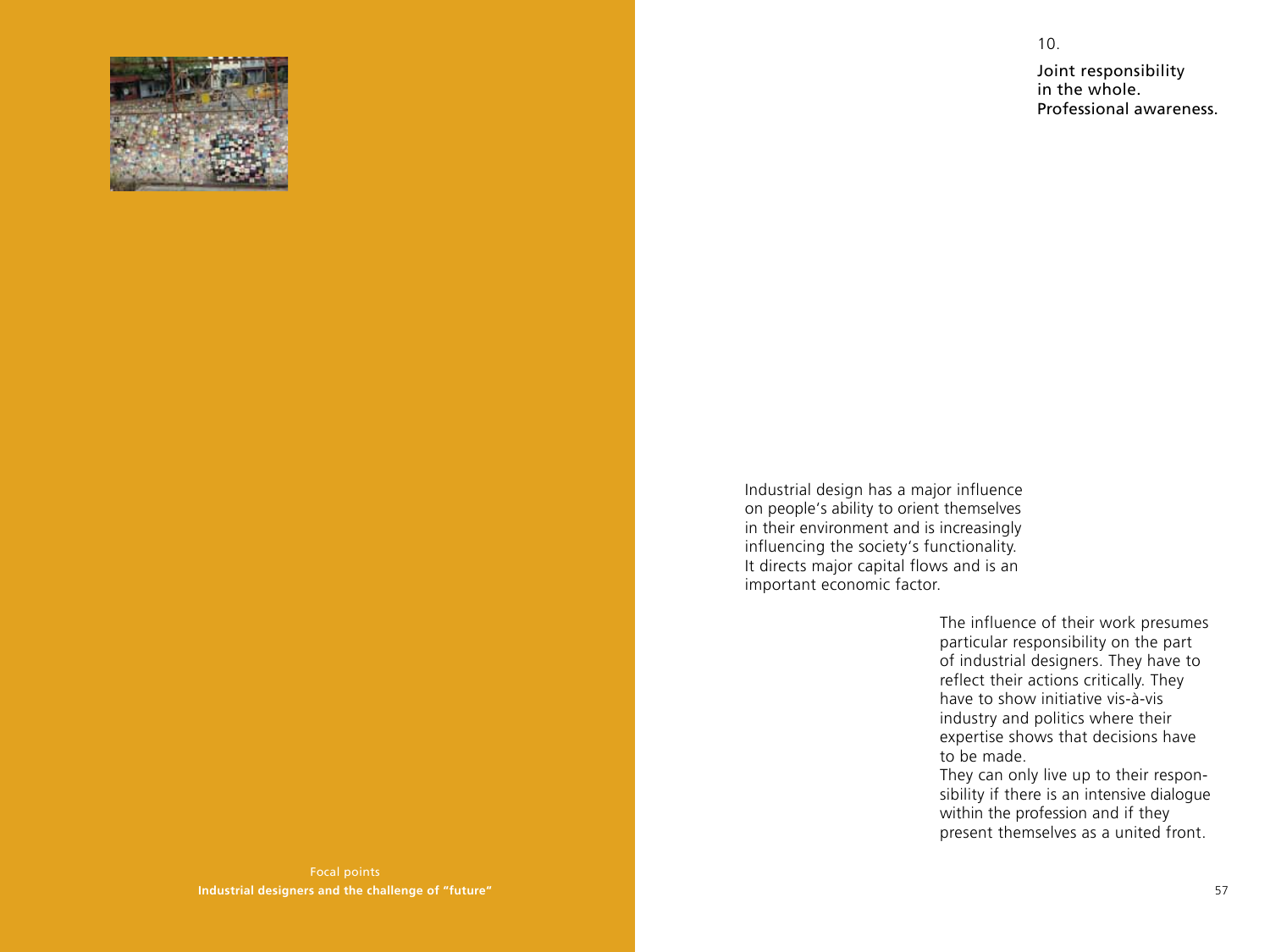### The initiators and parties involved in the project "VDID Codex of industrial designers"

The VDID wishes to thank all who participated in the development of the VDID Codex with lots of expertise and passion in the past seven years.

Susanne Lengyel President of the VDID Verband Deutscher Industrie Designer e. V. in July 2012

### Parties involved in the development process Ingrid Budde Paul Budde Frank Detering Raoul Dinter Manfred Dunst Barbara Gröbe Helmut Jochum Georg Kaserer Volker Kastl Carina Kunert Iris Laubstein Manuela Moldenau Angelika Mörlein Peter Naumann Martin Nussberger Jutta Ochsner Horst B. Scherer Wolfgang Seehaus Georg F. Simonis Wanja S. Steinmaier Volker Stumpf Anne Sudrow Manja Unger-Büttner Sabine Unger Marc-Gregor Weidt

Christian Zimmermann

### Special thanks go to

Wolfgang Baier Markus Hirche Franz Hohenthaner Peter Knopp Matthias Nirschl Otto Sudrow Michael Suthmann Marion Thomas Rainer Zimmermann

> Moderator and co-author Ralph Habich, Habich CI

### Project lead

Stefan Eckstein